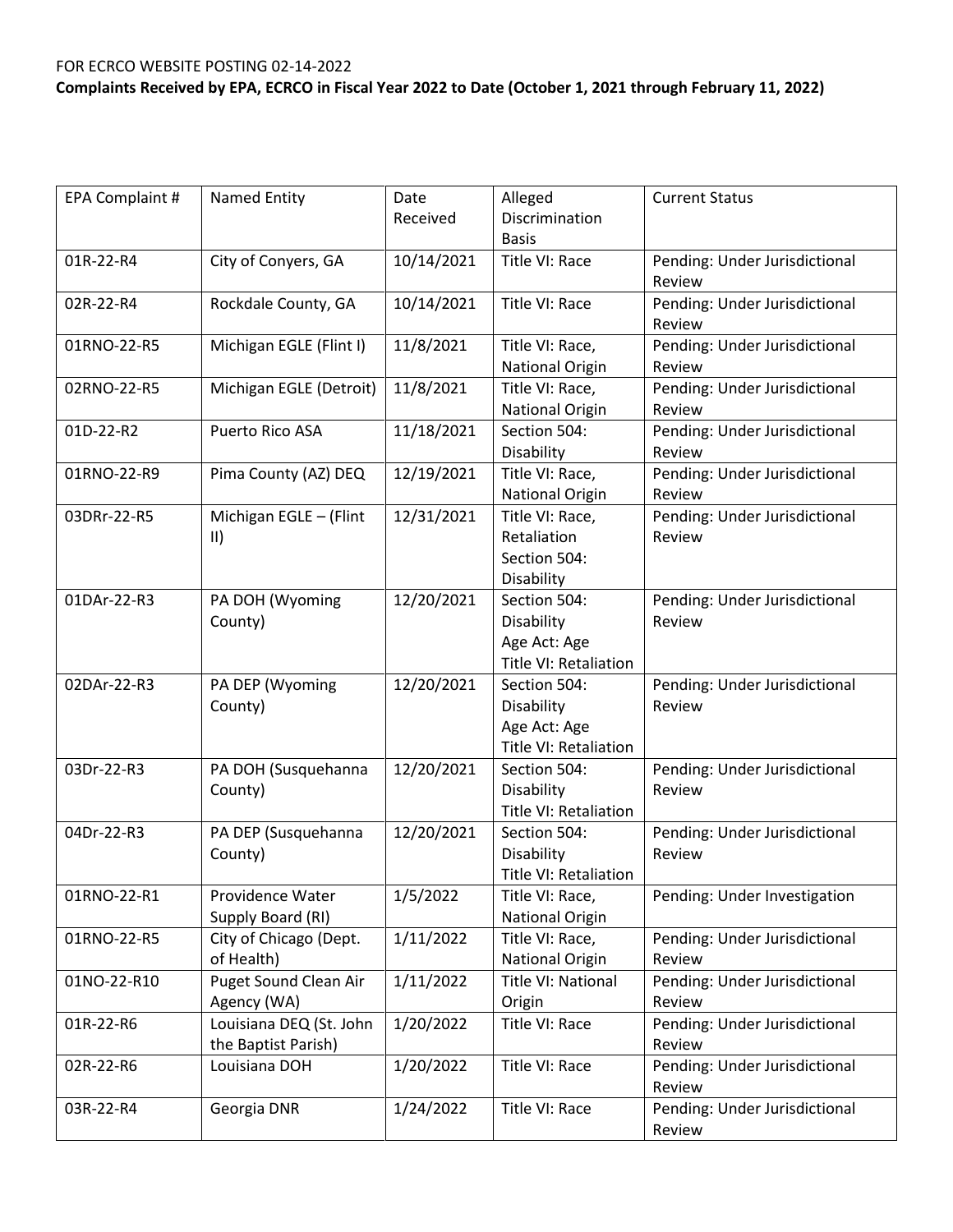| 03RNO-22-R6 | City of Houston    | 1/28/2022 | Title VI: Race, | Pending: Under Jurisdictional |
|-------------|--------------------|-----------|-----------------|-------------------------------|
|             |                    |           | National Origin | Review                        |
| 04R-22-R6   | Louisiana DEQ (St. | 2/2/2022  | Title VI: Race  | Pending: Under Jurisdictional |
|             | James Parish)      |           |                 | Review                        |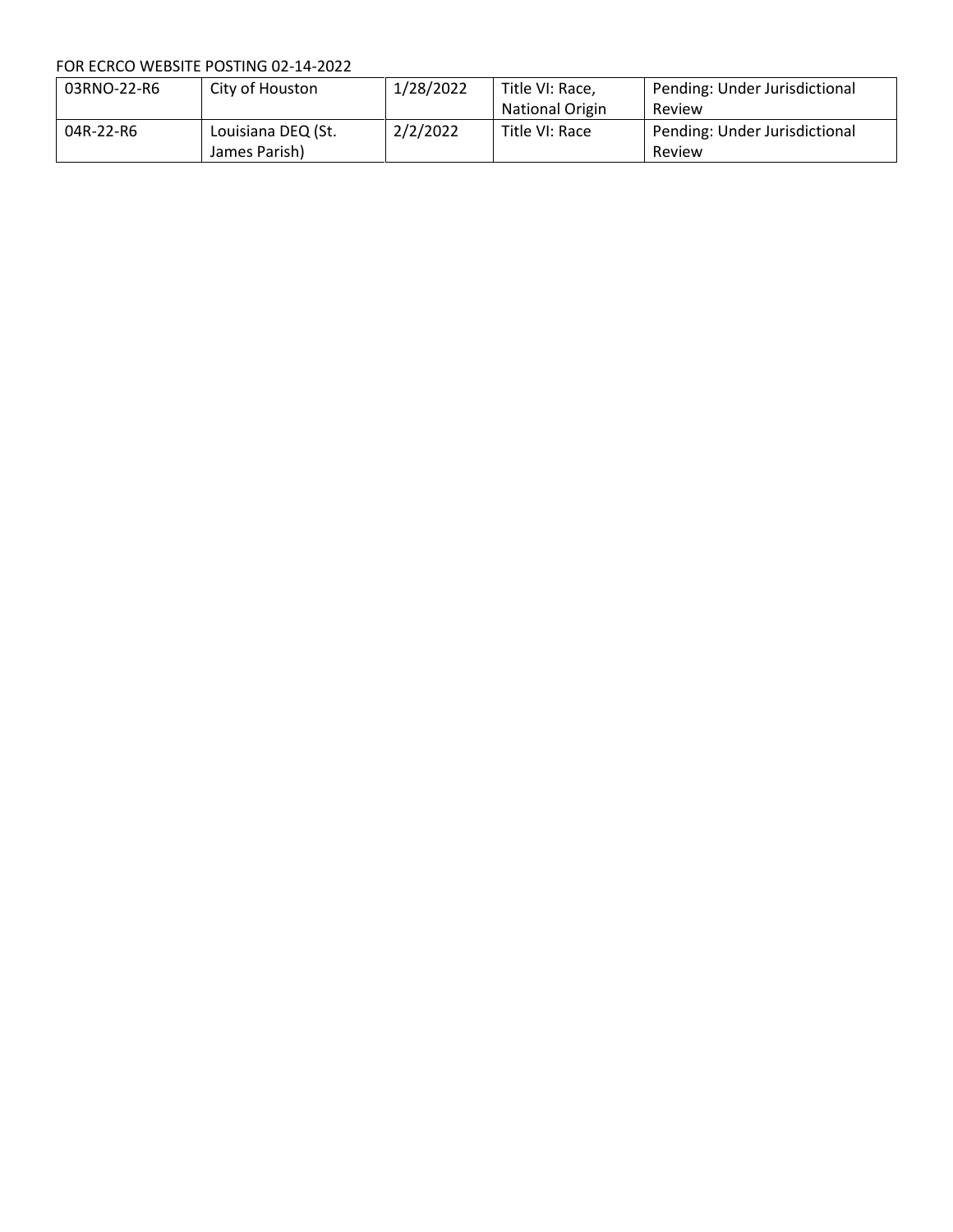| EPA Complaint # | Named Entity                                     | Date<br>Received | Alleged<br>Discrimination<br><b>Basis</b> | <b>Current Status</b>                                                                                |
|-----------------|--------------------------------------------------|------------------|-------------------------------------------|------------------------------------------------------------------------------------------------------|
| 01R-21-R9       | Bay Area Air Quality<br>Monitoring District, CA  | 11/30/2020       | Title VI: Race                            | Pending: Preliminary Findings of<br>Non-Compliance Issued<br>6/21/2021                               |
| 02R-21-R9       | San Francisco Dept. of<br>Public Health, CA      | 11/30/2020       | Title VI: Race                            | Rejected 12/22/2020: Lack of<br>Jurisdiction                                                         |
| 01RNO-21-R5     | <b>Illinois EPA</b>                              | 1/6/2021         | Title VI: Race,<br><b>National Origin</b> | Pending: In Informal Resolution<br><b>Agreement Negotiation</b>                                      |
| 01R-21-R3       | City of Ranson, WV                               | 1/8/2021         | Title VI: Race                            | Rejected 1/28/2021: Lack of<br>Jurisdiction                                                          |
| 02R-21-R3       | Philadelphia Dept. of<br>Health, PA              | 3/5/2021         | Title VI: Race                            | Pending: In Informal Resolution<br><b>Agreement Negotiation</b>                                      |
| 01R-21-R4       | Town of Trenton, NC                              | 3/5/2021         | Title VI: Race                            | Rejected 3/22/2021: Lack of<br>Jurisdiction                                                          |
| 02AD-21-R4      | EPA Region 4                                     | 3/26/2021        | Section 504/Age<br>Act: Disability, Age   | Rejected 4/30/2021: Lack of<br>Jurisdiction                                                          |
| 03R-21-R4       | Tennessee Dept. of<br>Envir. and Conservation    | 5/21/2021        | Title VI: Race                            | Pending: In Informal Resolution<br><b>Agreement Negotiation</b>                                      |
| 01RNO-21-R6     | <b>Texas Department of</b><br>Transportation     | 5/28/2021        | Title VI: Race,<br>National Origin        | Rejected 6/24/2021: Same<br><b>Complaint Pending with Lead</b><br>Agency, US DOT                     |
| 02R-21-R5       | <b>Upper Miss River Basin</b><br>Association     | 5/28/2021        | Title VI: Race                            | Pending: In Informal Resolution<br><b>Agreement Negotiation</b>                                      |
| 02D-21-R3       | <b>Maryland Department</b><br>of the Environment | 6/1/2021         | Section 504:<br>Disability,<br>Employment | Rejected 7/28/2021: Untimely<br><b>Filed/Same Complaint Pending</b><br>with EEOC                     |
| 04X-21-R4       | South Carolina<br>Agencies                       | 5/25/2021        | Unclear                                   | Rejected 7/7/2021: Lack of<br>Information/Complainant Non-<br>Responsive                             |
| 01DS-21-R2      | Borough of Sayreville,<br><b>NJ</b>              | 6/29/2021        | Section 504/Title<br>IX: Disability, Sex  | Rejected 7/23/2021: Lack of<br>Jurisdiction                                                          |
| 03R-21-R3       | VA Department of<br><b>Environmental Quality</b> | 7/21/2021        | Title VI: Race                            | Pending: In Informal Resolution<br><b>Agreement Negotiation</b>                                      |
| 04R-21-R3       | Hanover County, VA                               | 7/21/2021        | Title VI: Race                            | Rejected 8/12/2021: Lack of<br>Jurisdiction                                                          |
| 02R-21-R6       | Texas Comm. on Envir.<br>Quality                 | 8/18/2021        | Title VI: Race                            | Pending: Under Investigation                                                                         |
| 02RNO-21-R2     | New York DEC                                     | 8/30/2021        | Title VI: Race;<br><b>National Origin</b> | Pending: Informal Resolution<br><b>Agreement Negotiation</b>                                         |
| 03RNO-21-R2     | New York Dept of<br><b>Public Service</b>        | 8/30/2021        | Title VI: Race;<br><b>National Origin</b> | Not Accepted for Investigation<br>10/21/2021: Lack of Jurisdiction<br>(Accepted by DOT and DOT, EPA, |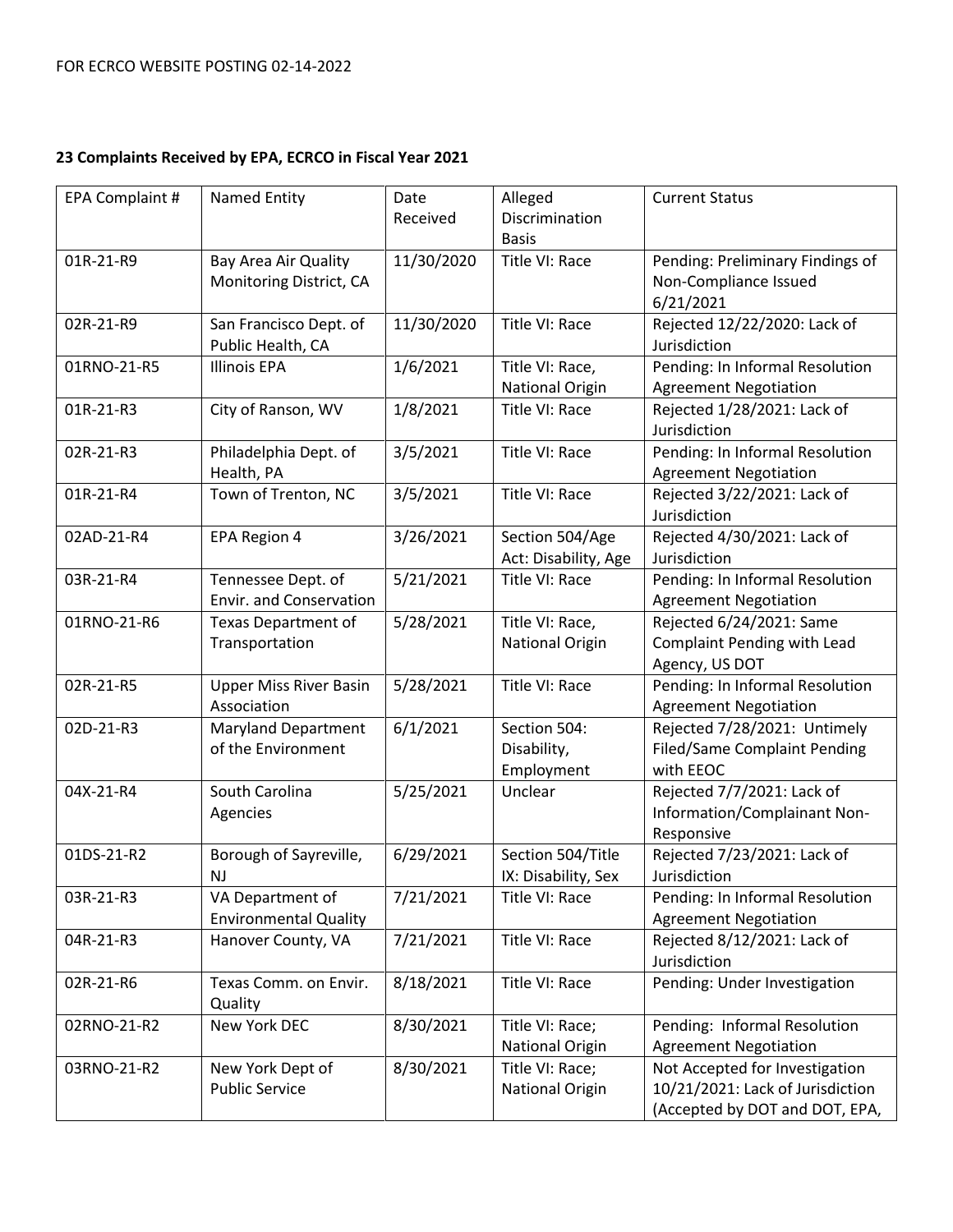|             |                       |           |                        | DEC and DPS are Coordinating on      |
|-------------|-----------------------|-----------|------------------------|--------------------------------------|
|             |                       |           |                        | <b>Informal Resolution Agreement</b> |
|             |                       |           |                        | Negotiation.                         |
| 04RNO-21-R2 | <b>National Grid</b>  | 8/30/2021 | Title VI: Race;        | Not Accepted for Investigation       |
|             |                       |           | <b>National Origin</b> | 10/21/2021: Lack of Jurisdiction     |
|             |                       |           |                        | (Coordinating with DOJ, DOT,         |
|             |                       |           |                        | DOE)                                 |
| 03R-21-R5   | Kalamazoo County      | 9/1/2021  | Title VI: Race         | Rejected 11/24/2021: Untimely        |
|             |                       |           |                        | Filed                                |
| 04R-21-R5   | Michigan EGLE         | 9/1/2021  | Title VI: Race         | Pending: Informal Resolution         |
|             | (Kalamazoo)           |           |                        | <b>Agreement Negotiation</b>         |
| 03NO-21-R6  | New Mexico Env. Dept. | 9/16/2021 | Title VI: National     | Pending: In Informal Resolution      |
|             |                       |           | Origin                 | <b>Agreement Negotiation</b>         |
| 05RNO-21-R4 | North Carolina DEQ    | 9/27/2021 | Title VI: Race,        | Pending: Under Investigation         |
|             |                       |           | National Origin        |                                      |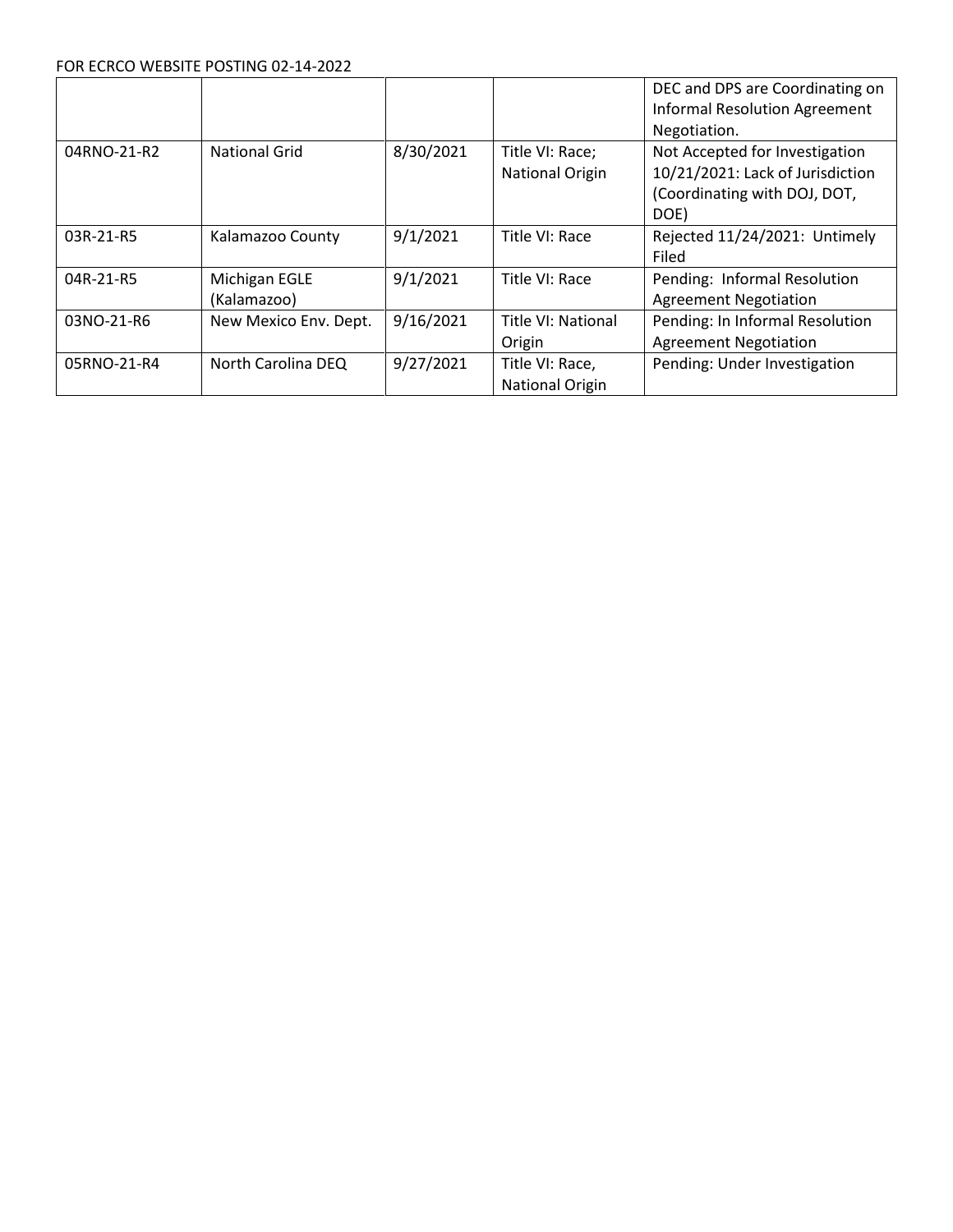| EPA Complaint # | <b>Named Entity</b>                                | Date<br>Received | <b>Alleged Discrimination</b><br><b>Basis</b>    | <b>Current Status</b>                                                                     |
|-----------------|----------------------------------------------------|------------------|--------------------------------------------------|-------------------------------------------------------------------------------------------|
| 01U-20-R3       | PA Dept of<br>Corrections                          | 10/16/2019       | Unknown                                          | Rejected/Referred to DOJ<br>10/17/2020: Lack of Jurisdiction                              |
| 01U-20-R6       | Texas Dept of<br><b>Criminal Justice</b>           | 10/29/2019       | Unknown                                          | Rejected/Referred to DOJ<br>10/30/2020: Lack of Jurisdiction                              |
| 01R-20-R4       | ADEM - Dothan MSW<br>Landfill                      | 10/31/2019       | Title VI: Race                                   | Rejected without Prejudice<br>11/22/2019: Not Ripe for Review                             |
| 01NO-20-R9      | <b>UTC Collins</b><br>Aerospace                    | 11/4/2019        | Title VI: National<br>Origin                     | Rejected 11/8/2019: Lack of<br>Jurisdiction                                               |
| 02NO-20-R6      | Texas CEQ                                          | 11/12/2019       | Title VI: National<br>Origin                     | Resolved with Informal Resolution<br>Agreement 11/4/2020: In<br>Monitoring                |
| 03D-20-R6       | Senior Services of<br>America, Inc.                | 11/14/2019       | Section 504: Disability                          | Rejected/Referred to EEOC<br>12/9/2019: Lack of<br>Jurisdiction/Required Referral         |
| 01NO-20-R10     | <b>Puget Sound Clean</b><br>Air Agency             | 11/15/2019       | Title VI: National<br>Origin                     | Rejected without Prejudice<br>12/9/2019: Not Ripe for Review                              |
| 01D-20-R5       | <b>Wisconsin DNR</b>                               | 12/5/2019        | Section 504: Disability                          | Rejected/Referred to EEOC<br>12/26/2019: Lack of Jurisdiction                             |
| 02r-20-R9       | Hawaii DOA                                         | 1/9/2020         | Title VI: Retaliation,<br><b>National Origin</b> | Rejected/Referred to EEOC<br>1/31/2020: Investigation<br>Unjustified/Lack of Jurisdiction |
| 02NO-20-R10     | Puget Sound Clean<br>Air Agency                    | 1/31/2020        | Title VI: National<br>Origin                     | Rejected without Prejudice<br>2/25/2020: Not Ripe for Review                              |
| 02R-20-R4       | <b>NC DEQ</b>                                      | 2/6/2020         | Title VI: Race, National<br>Origin               | Rejected without Prejudice<br>3/2/2020: Not Ripe for Review                               |
| 03R-20-R4       | Kennesaw State Univ.                               | 2/11/2020        | Title VI: Race                                   | Rejected 3/3/2020: Same<br>Complaint Pending with Lead<br>Agency, US Dept of Education    |
| 02NO-20-R3      | <b>WV DHHR</b>                                     | 3/19/2020        | Title VI: Race, National<br>Origin               | Pending: In Informal Resolution<br>Negotiation                                            |
| 04X-20-R4       | <b>NC DEQ</b>                                      | 4/2/2020         | Title VI: Race                                   | Rejected 4/6/2020:<br>Correspondent Contacted NCDEQ<br>directly to resolve                |
| 01NO-20-R1      | Mass EEA                                           | 6/1/2020         | Title VI: National<br>Origin                     | Rejected: Converted to<br>Compliance Review 7/27/2020                                     |
| 02NO-20-R1      | MA Dept of Public<br><b>Utilities</b>              | 6/1/2020         | Title VI: National<br>Origin                     | Rejected 6/29/2020: Lack of<br>Jurisdiction                                               |
| 03NO-20-R1      | <b>MA Energy Facilities</b><br><b>Siting Board</b> | 6/1/2020         | Title VI: National<br>Origin                     | Rejected 6/29/2020: Lack of<br>Jurisdiction                                               |
| 04Dr-20-R6      | City of Colleyville, TX                            | 7/9/2020         | Section 504: Disability,<br>Retaliation          | Rejected 7/31/2020: Lack of<br>Jurisdiction, Provided DHS Info                            |
| 01CR-20-R1      | Mass EEA Compliance<br>Review                      | 8/10/2020        | Title VI: National<br>Origin                     | Pending: In Informal Resolution<br>Negotiation                                            |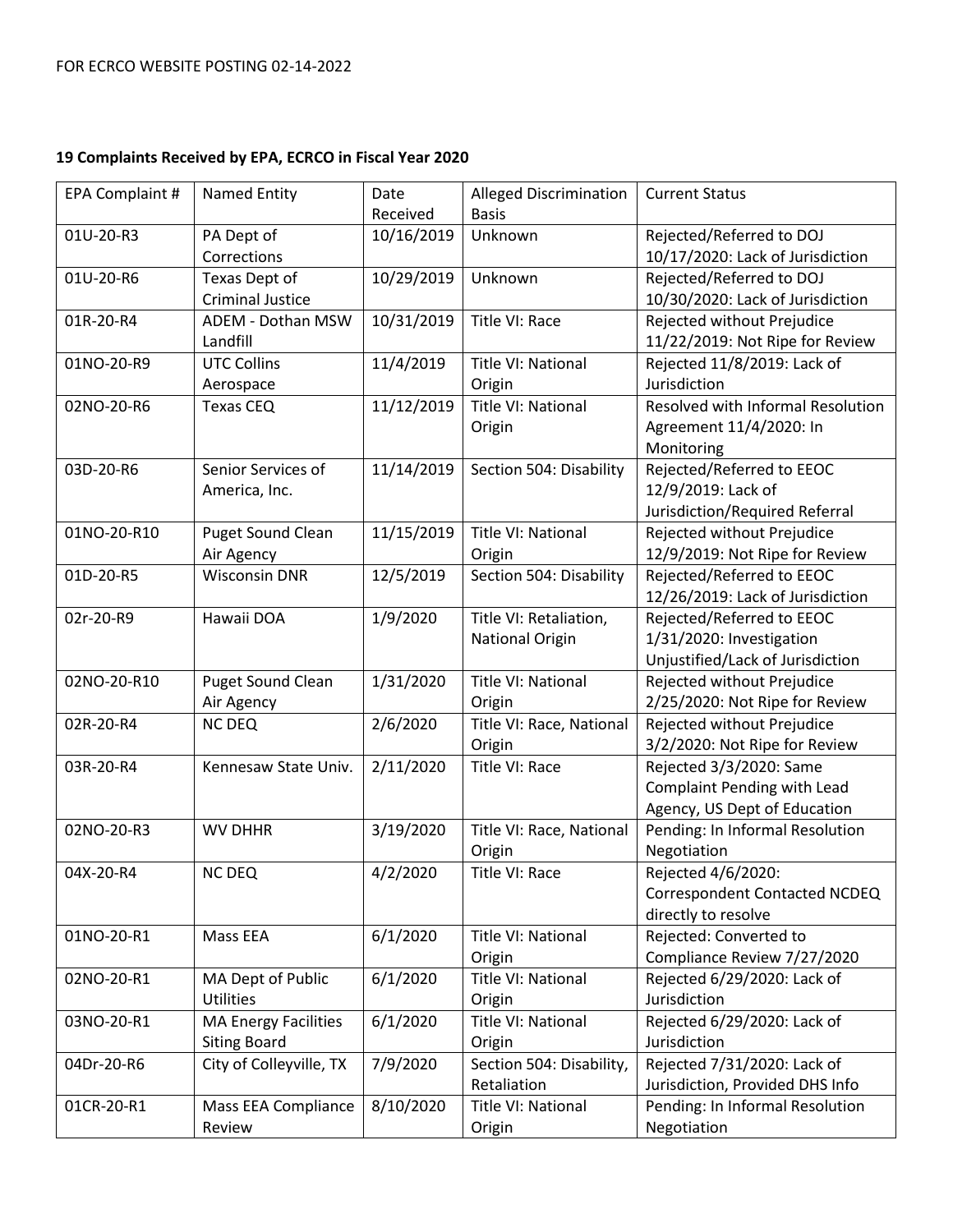| 01RNO-20-R7 | Missouri DNR | 9/9/2020 |        | Title VI: Race, National   Pending: Partial Prelim Findings |
|-------------|--------------|----------|--------|-------------------------------------------------------------|
|             |              |          | Origin | Issued 3/30/2021 on Issue 2; Issue                          |
|             |              |          |        | 1 Remains under Investigation                               |

| EPA Complaint # | Named Entity                                          | Date<br>Received | Alleged<br>Discrimination<br><b>Basis</b> | <b>Current Status</b>                                                                                              |
|-----------------|-------------------------------------------------------|------------------|-------------------------------------------|--------------------------------------------------------------------------------------------------------------------|
| 01D-19-R5       | MN Dept of Ag                                         | 10/16/2018       | Section 504/Title<br>VI: Disability       | Resolved with Informal<br><b>Resolution Agreement</b><br>8/19/2019: In Monitoring                                  |
| 01R-19-R4       | City of Atlanta                                       | 11/1/2018        | Title VI:<br>Race/income                  | Rejected 5/2/2019: Allegations<br>Insufficiently Grounded in Fact                                                  |
| 02R-19-R4       | <b>GA Dept of Natural</b><br>Resources                | 11/1/2018        | Title VI:<br>Race/income                  | Rejected 5/2/2019: Allegations<br>Insufficiently Grounded in Fact                                                  |
| 01R-19-R3       | VA DEQ                                                | 11/21/2018       | Title VI: Race                            | Rejected without Prejudice<br>12/28/2018: Not Ripe for Review                                                      |
| 01RNO-19-R9     | <b>Collins Aerospace</b>                              | 3/26/2019        | Title VI: National<br>Origin              | Rejected 4/9/2019: Lack of<br>Jurisdiction                                                                         |
| 02U-19-R9       | CA Dept of Corrections<br>- Medical Facility 1        | 4/3/2019         | Unknown                                   | Rejected/Referred to DOJ<br>4/8/2019: Lack of Jurisdiction                                                         |
| 01Rr-19-R6      | <b>Texas CEQ</b>                                      | 4/8/2019         | Title VI: Race,<br>Retaliation            | Rejected/Referred to EEOC<br>5/1/2019: Lack of Jurisdiction                                                        |
| 03U-19-R9       | <b>CA Dept of Corrections</b><br>- Medical Facility 2 | 4/29/2019        | Unknown                                   | Rejected/Referred to DOJ<br>5/2/2019: Lack of Jurisdiction                                                         |
| 03R-19-R4       | City of St. Augustine FL                              | 5/8/2019         | Title VI: Race                            | Rejected 5/30/2019: Allegations<br>Insufficiently Grounded in Fact                                                 |
| 04R-19-R4       | <b>GA Dept of Natural</b><br>Resources                | 5/23/2019        | Title VI: Race                            | Rejected 6/17/2019: Referred to<br>DHS/DOI As Lead Agencies                                                        |
| 02NO-19-R6      | New Mexico Env. Dept.                                 | 6/3/2019         | Title VI: National<br>Origin              | Resolved and Closed 12/18/2019:<br>Preliminary Finding of Insufficient<br><b>Evidence of Violation</b>             |
| 02U-19-R3       | Otto Berg Apts. (DC)                                  | 7/24/2019        | Unknown                                   | Rejected 7/25/2019: Lack of<br>Jurisdiction                                                                        |
| 03R-19-R3       | <b>WVDEP</b>                                          | 9/24/2019        | Title VI: Race, NO                        | Resolved with Informal<br>Resolution Agreement 1/8/2021:<br>In Monitoring                                          |
| 04R-19-R3       | Jefferson County (WV)<br>Commission                   | 9/24/2019        | Title VI: Race                            | <b>Administratively Closed</b><br>1/7/2020: Lack of Jurisdiction<br>(Originally Accepted 10/17/2019)               |
| 01CR-19-R4      | OWASA (NC)<br><b>Compliance Review</b>                | 9/27/2019        | Title VI: Race                            | Resolved with Informal<br>Resolution Agreement 5/6/2020:<br>In Monitoring                                          |
| 05R-19-R3       | Jefferson County Office<br>of the Clerk (WV)          | 9/24/2019        | Title VI: Race                            | <b>Administratively Closed</b><br>10/17/2019: Merged with 04R-<br>29-R3 (Same Entity as Jefferson<br>County Comm.) |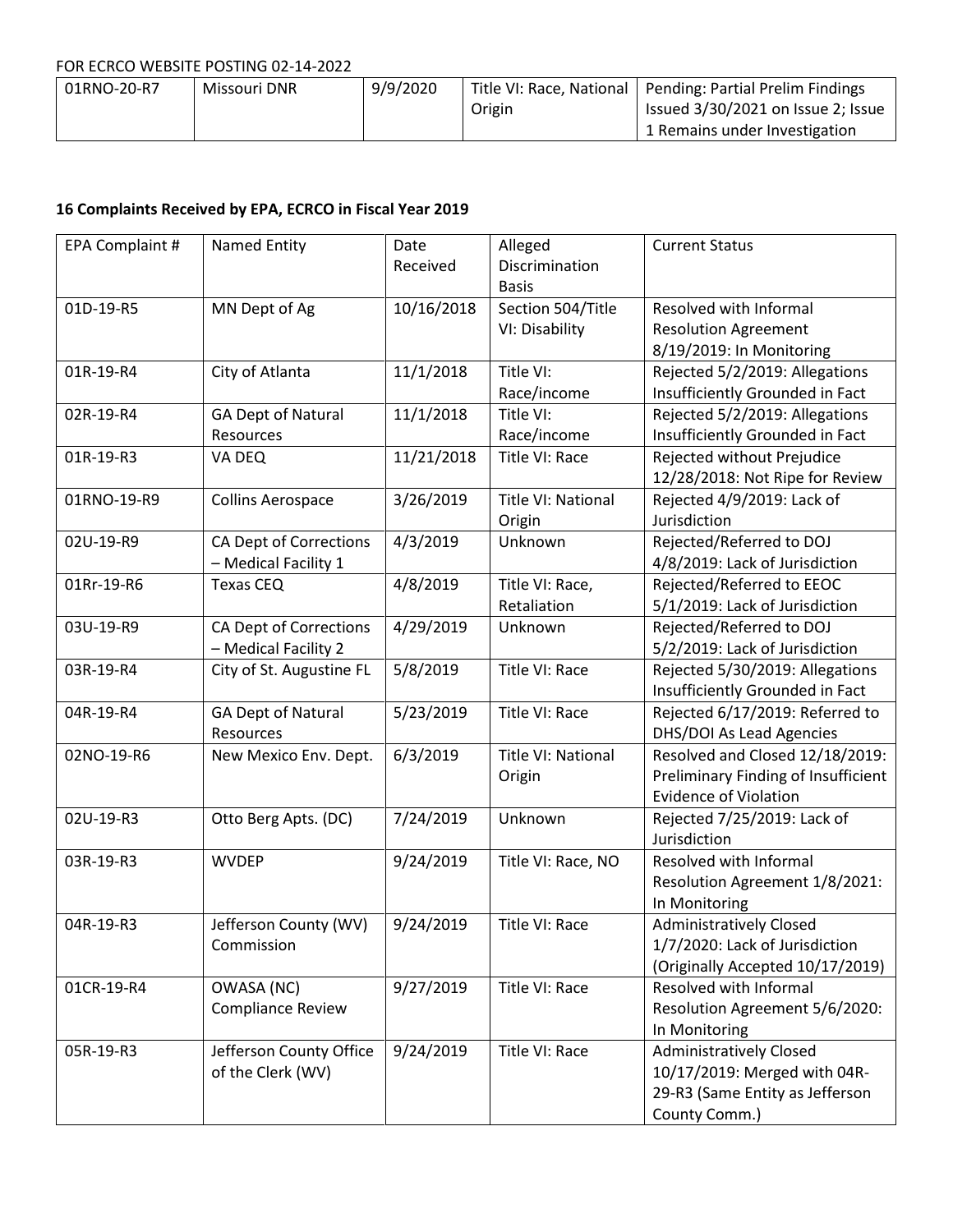| EPA Complaint # | Named Entity                 | Date      | Alleged                | <b>Current Status</b>              |
|-----------------|------------------------------|-----------|------------------------|------------------------------------|
|                 |                              | Received  | Discrimination         |                                    |
|                 |                              |           | <b>Basis</b>           |                                    |
| 01X-18-R6       | <b>Texas Department of</b>   | 3/6/2018  | None Stated            | Rejected/Referred to DOJ           |
|                 | <b>Criminal Justice</b>      |           |                        | 3/13/2018: Lack of Jurisdiction    |
| 01X-18-R9       | Wilmington, CA               | 3/12/2018 | <b>None Stated</b>     | Rejected 4/20/2018: Lack of        |
|                 |                              |           |                        | Jurisdiction                       |
| 01R-18-R4       | NC Dept. of                  | 3/28/2018 | Title VI: Race         | Rejected Without Prejudice         |
|                 | <b>Environmental Quality</b> |           |                        | 4/20/2018: Pending w/State         |
|                 |                              |           |                        | Agency                             |
| 02R-18-R9       | LA Unified School Dist.      | 5/15/2018 | Title VI: Race,        | Rejected 6/1/2018: Lack of         |
|                 |                              |           | <b>National Origin</b> | Jurisdiction and Untimely          |
| 02R-18-R4       | NC DEQ - Atlantic            | 5/16/2018 | Title VI: Race         | Rejected without Prejudice         |
|                 | <b>Coast Pipeline</b>        |           |                        | 8/24/2018: Not Ripe for            |
|                 |                              |           |                        | Investigation                      |
| 03R-18-R4       | <b>ADEM - Grievance</b>      | 6/13/2018 | Title VI: Procedural   | Resolved with Insufficient         |
|                 | Procedures                   |           | Violations             | <b>Evidence Finding and Closed</b> |
|                 |                              |           |                        | 12/3/2018                          |
| 01R-18-R3       | VA DEQ - Atlantic            | 6/19/2018 | Title VI: Race         | Rejected without Prejudice         |
|                 | <b>Coast Pipeline</b>        |           |                        | 8/24/2018: Not Ripe for            |
|                 |                              |           |                        | Investigation                      |
| 02R-18-R3       | Philadelphia Dept. of        | 8/1/2018  | Title VI: Race         | Rejected without Prejudice         |
|                 | Health                       |           |                        | 8/23/2018: Pending with Local      |
|                 |                              |           |                        | Agency                             |
| 04X-18-R4       | Alabama Dept. of             | 8/6/2018  | None                   | Rejected and Referred to DOJ       |
|                 | Corrections                  |           |                        | 8/8/2018: Lack of Jurisdiction     |
| 03U-18-R3       | Moniteau School              | 8/13/2018 | Unknown                | Rejected 8/30/2018: Lack of        |
|                 | District, PA                 |           |                        | Jurisdiction                       |
| 03D-18-R9       | Los Angeles County           | 8/13/2018 | Section 504:           | Rejected 12/20/2018: Moot, Not     |
|                 | Dept of Public Works         |           | Disability             | Appropriate for Investigation      |
| 05R-18-R4       | SC Dept of Health and        | 8/16/2018 | Title VI: Race         | Rejected 9/7/2018: Untimely        |
|                 | <b>Envir Control</b>         |           |                        | Filed                              |
| 04R-18-R9       | Tetra Tech                   | 9/18/2018 | Title VI: Race         | Rejected 10/9/2018: Lack of        |
|                 |                              |           |                        | Jurisdiction                       |
| 05R-18-R9       | City and County of San       | 9/18/2018 | Title VI: Race         | Rejected 12/20/2018: Allegation    |
|                 | Francisco                    |           |                        | Not Grounded in Fact/Not           |
|                 |                              |           |                        | Appropriate for Investigation      |
| 06R-18-R9       | CalEPA/DTSC                  | 9/18/2018 | Title VI: Race         | Rejected 12/20/2018: Allegation    |
|                 |                              |           |                        | Not Grounded in Fact/Not           |
|                 |                              |           |                        | Appropriate for Investigation      |
| 07R-18-R9       | CA Regional Water            | 9/18/2018 | Title VI: Race         | Rejected 12/20/2018: Allegation    |
|                 | <b>Quality Control Board</b> |           |                        | Not Grounded in Fact/Not           |
|                 |                              |           |                        | Appropriate for Investigation      |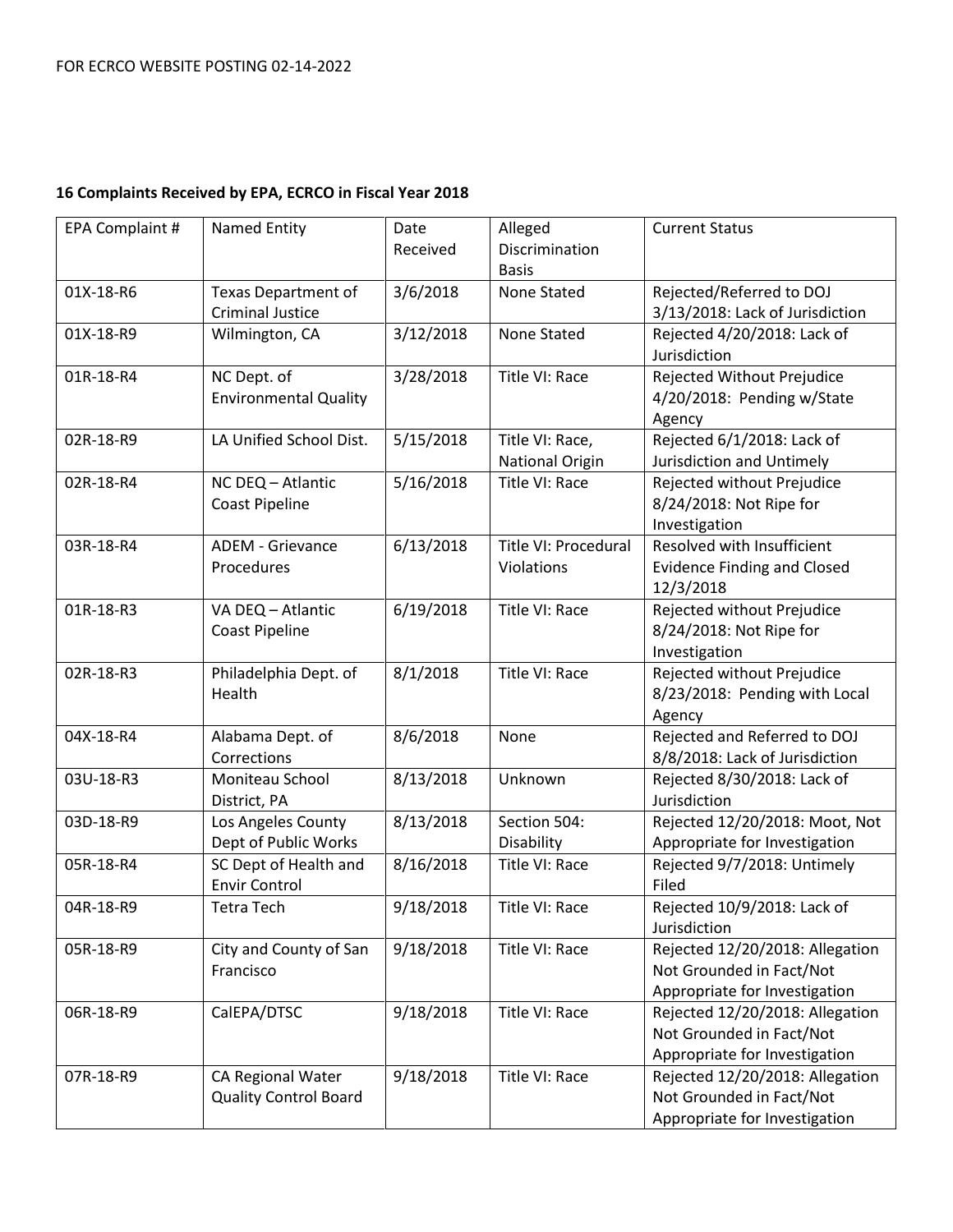| EPA Complaint # | <b>Named Entity</b>           | Date       | Alleged                | <b>Current Status</b>            |
|-----------------|-------------------------------|------------|------------------------|----------------------------------|
|                 |                               | Received   | Discrimination         |                                  |
|                 |                               |            | <b>Basis</b>           |                                  |
| 01R-17-R5       | <b>Illinois EPA</b>           | 11/2/2016  | Title VI: Race         | Rejected 11/24/2017: Lack of     |
|                 |                               |            |                        | jurisdiction; untimely filed     |
| 02R-17-R9       | <b>CA Air Resources Board</b> | 11/14/2016 | Title VI: Race         | <b>Administratively Closed:</b>  |
|                 |                               |            |                        | <b>Complainant Withdrew</b>      |
|                 |                               |            |                        | Complaint                        |
| 03D-17-R4       | Kentucky Energy &             | 11/29/2016 | Section 504:           | Rejected 9/15/2017: Allegation   |
|                 | <b>Environmental Cabinet</b>  |            | Disability             | Not Grounded in Fact/Not         |
|                 |                               |            |                        | Appropriate for Investigation    |
| 04D-17-R9       | AvalonBay                     | 11/29/2016 | Section 504/ADA:       | Rejected 11/3/2017: Lack of      |
|                 | Communities, Inc.             |            | Disability             | Jurisdiction                     |
| 05D-17-R9       | Oakwood Worldwide             | 11/29/2016 | Section 504/ADA:       | Rejected 11/3/2017: Lack of      |
|                 |                               |            | Disability             | Jurisdiction                     |
| 06X-17-R5       | Wisconsin Dept. of            | 11/30/2016 | None                   | Rejected and Referred to DOJ     |
|                 | Corrections                   |            |                        | 8/3/2017: Lack of Jurisdiction   |
| 07R-17-R7       | Missouri DNR                  | 12/27/2016 | Title VI: Race         | Rejected 7/13/2018: Untimely     |
|                 |                               |            |                        | Filed                            |
| 08R-17-R7       | Kansas City, MO Health        | 12/26/2016 | Title VI: Race         | <b>Administratively Closed</b>   |
|                 | Dept.                         |            |                        | 8/14/2017: Complainant           |
|                 |                               |            |                        | <b>Withdrew Complaint</b>        |
| 09D-17-R9       | City of South Lake            | 2/6/2017   | Section 504:           | Rejected 12/27/2018: Allegation  |
|                 | Tahoe, CA                     |            | Disability             | Not Grounded in Fact/Not         |
|                 |                               |            |                        | Appropriate for                  |
|                 |                               |            |                        | Investigation/Untimely           |
| 10D-17-R4       | City of Tallahassee, FL       | 2/7/2017   | Section 504:           | Rejected 3/1/2018: Lack of       |
|                 |                               |            | Disability             | Jurisdiction                     |
| 11D-17-R7       | City of Merriam, KS           | 3/31/2017  | Section 504:           | Rejected 11/24/2017: Lack of     |
|                 |                               |            | Disability             | Jurisdiction                     |
| 12D-17-R7       | <b>City of Overland Park</b>  | 3/31/2017  | Section 504:           | Rejected 11/24/2017: Lack of     |
|                 | Fire Department, KS           |            | Disability             | Jurisdiction                     |
| 13R-17-R9       | City of Oakland, CA &         | 4/5/2017   | Title VI: Race;        | Resolved Through Informal        |
|                 | Board of Port                 |            | <b>National Origin</b> | <b>Resolution Agreement:</b>     |
|                 | Commissioners                 |            |                        | 7/25/2019; Monitoring            |
|                 |                               |            |                        | <b>Completed and Case Closed</b> |
|                 |                               |            |                        | 12/19/2019                       |
| 14R-17-R9       | Port of Oakland &             | 4/5/2017   | Title VI: Race         | Resolved Through Informal        |
|                 | Board of Port                 |            |                        | <b>Resolution Agreement:</b>     |
|                 | Commissioners                 |            |                        | 7/25/2019; Monitoring            |
|                 |                               |            |                        | <b>Completed and Case Closed</b> |
|                 |                               |            |                        | 11/27/2019                       |
| 15X-17-R7       | City of Merriam, KS           | 4/11/2017  | None                   | Rejected and Referred            |
|                 |                               |            |                        | 4/12/2017: Lack of Jurisdiction  |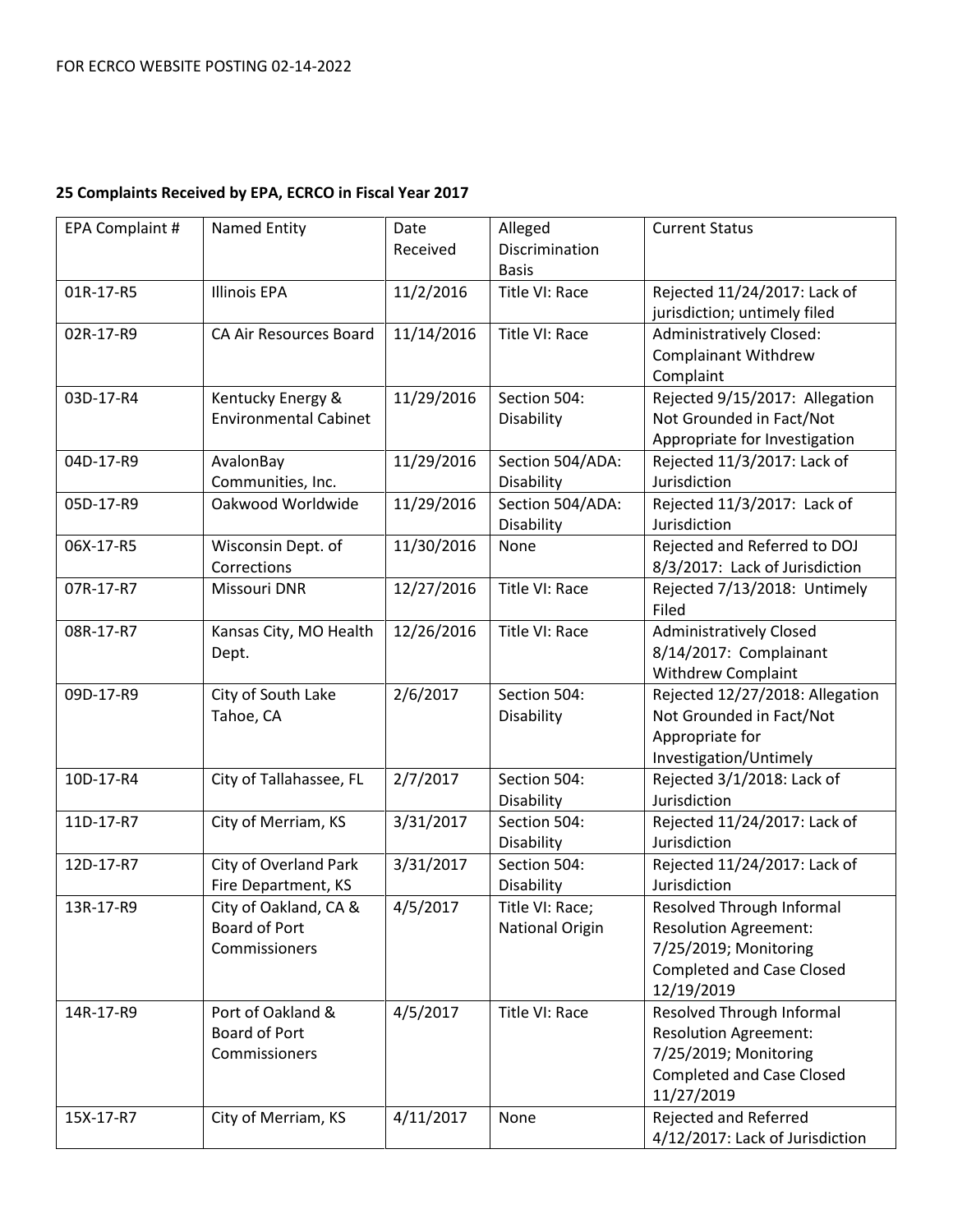FOR ECRCO WEBSITE POSTING 02-14-2022

| 16R-17-R4  | Alabama Department          | 4/28/2017 | Title VI: Race            | Resolved 12/10/2018:             |
|------------|-----------------------------|-----------|---------------------------|----------------------------------|
|            | of Environmental            |           |                           | Preliminary Findings of          |
|            | Management                  |           |                           | Insufficient Evidence of         |
|            | (Stone's Throw Landfill)    |           |                           | Discrimination                   |
| 17X-17-R4  | Franklin Correctional,      | 5/1/2017  | None                      | Rejected 8/11/2017: Lack of      |
|            | <b>NC</b>                   |           |                           | Jurisdiction                     |
| 18X-17-R5  | Village of Barrington, IL   | 5/10/2017 | None                      | Rejected 9/14/2017: Lack of      |
|            |                             |           |                           | Jurisdiction - No Discrimination |
|            |                             |           |                           | Alleged                          |
| 19X-17-R7  | Miller County Health        | 5/16/2017 | None                      | Rejected 6/19/2017: Lack of      |
|            | Dept. (MO)                  |           |                           | Jurisdiction - No Discrimination |
|            |                             |           |                           | Alleged                          |
| 20S-17-R5  | <b>Marketeering Group</b>   | 6/3/2017  | <b>Sex Discrimination</b> | Rejected/Closed 6/8/2017: Lack   |
|            |                             |           | in Employment             | of Jurisdiction                  |
| 21X-17-R9  | Redlands, CA Resident       | 7/25/2017 | None                      | Rejected/Closed 7/31/2017: No    |
|            |                             |           |                           | <b>Discrimination Alleged</b>    |
| 22D-17-R3  | Franklin Township,          | 7/11/2017 | Section 504:              | Rejected 9/8/2017: Lack of       |
|            | Butler County, PA           |           | Disability                | Jurisdiction                     |
| 23RD-17-R3 | City of Norfolk, VA         | 8/16/2017 | Title VI: Race;           | Rejected Without Prejudice       |
|            |                             |           | Section 504:              | 5/17/2018: Not Ripe for          |
|            |                             |           | Disability                | Investigation                    |
| 24RD-17-R3 | <b>Norfolk</b>              | 8/16/2017 | Title VI: Race            | Rejected Without Prejudice       |
|            | Redevelopment and           |           | Section 504:              | 5/17/2018: Not Ripe for          |
|            | <b>Housing Authority</b>    |           | Disability                | Investigation                    |
| 25R-17-R2  | <b>Bristol-Myers Squibb</b> | 9/20/2017 | Title VI: Race            | Rejected 11/13/2017: Lack of     |
|            |                             |           |                           | Jurisdiction                     |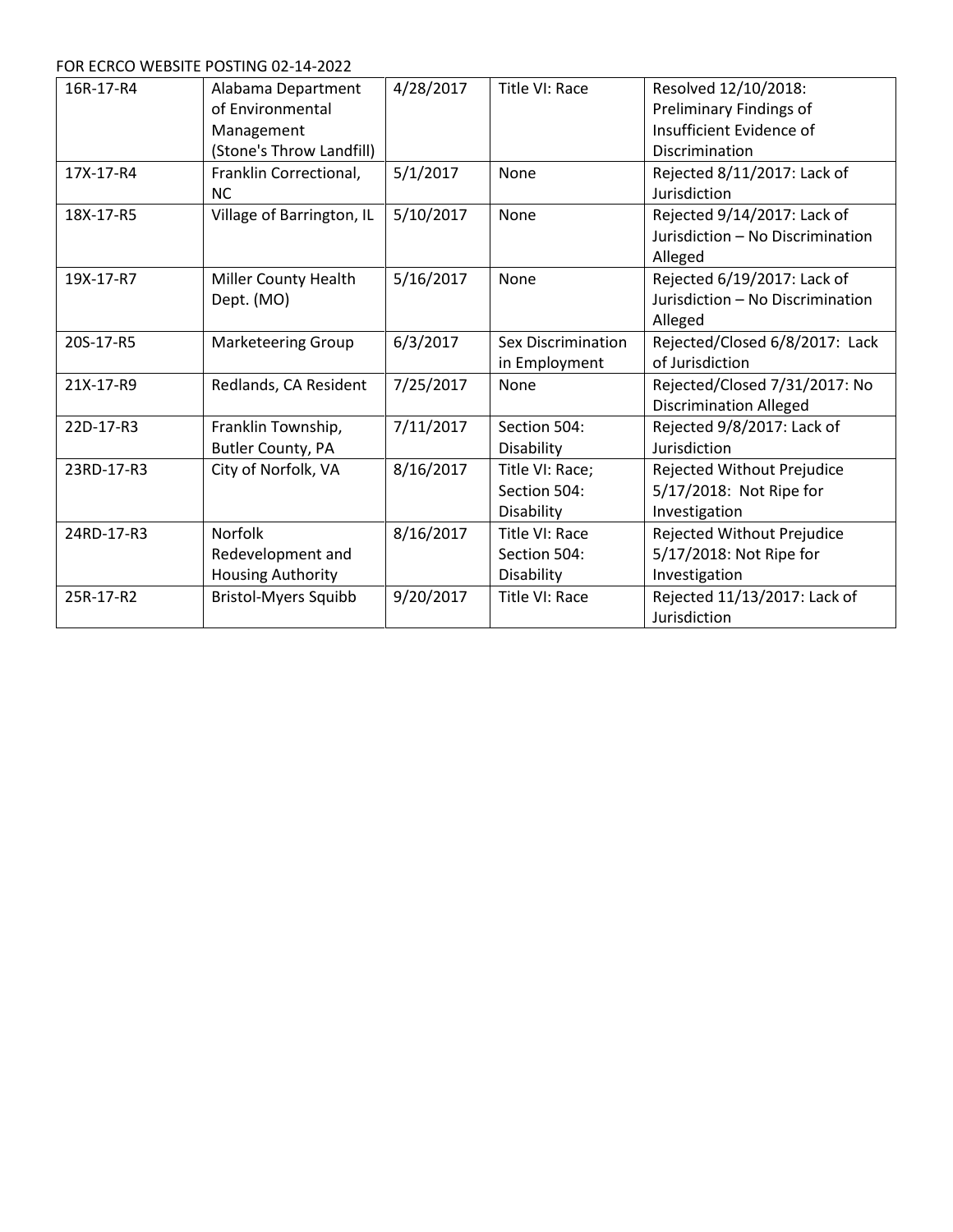| EPA Complaint # | <b>Named Entity</b>           | Date       | Alleged            | <b>Current Status</b>              |
|-----------------|-------------------------------|------------|--------------------|------------------------------------|
|                 |                               | Received   | Discrimination     |                                    |
|                 |                               |            | <b>Basis</b>       |                                    |
| 01X-16-R5       | Village of Barrington         | 10/5/2015  | Unknown (enviro    | Admin Closure 2/16/2017: Lack      |
|                 | (IL)                          |            | conditions)        | of response from Complainant to    |
|                 |                               |            |                    | requests for clarification         |
| 02NO-16-R4      | <b>GA Dept of Agriculture</b> | 10/1/2015  | Title VI: National | <b>Resolved Through Informal</b>   |
|                 |                               |            | Origin             | Resolution Agreement: 2/8/2017;    |
|                 |                               |            |                    | Monitoring Completed and Case      |
|                 |                               |            |                    | Closed 1/7/2020                    |
| 03D-16-R2       | City of Rochester NY          | 10/15/2015 | Section 504:       | <b>Resolved Through Early</b>      |
|                 |                               |            | Disability         | <b>Complaint Resolution</b>        |
|                 |                               |            |                    | Agreement: 7/19/2018; Case         |
|                 |                               |            |                    | Closed 10/9/2018                   |
| 04R-16-R4       | Athens, GA - Fluoride         | 10/30/2015 | Title VI: Race     | Rejected 9/29/2017:                |
|                 |                               |            |                    | Investigation Unwarranted-         |
|                 |                               |            |                    | insufficiently grounded in fact    |
| 05R-16-R4       | <b>Athens-Clark County</b>    | 11/30/2015 | Title VI: Race     | Rejected 3/1/2018: Insufficient    |
|                 | (GA) - Landfill               |            |                    | information to determine           |
|                 |                               |            |                    | jurisdiction, lack of response     |
|                 |                               |            |                    | from Complainant to requests for   |
|                 |                               |            |                    | clarification                      |
| 06D-16-R4       | <b>Athens-Clark County</b>    | 11/30/2015 | Section 504:       | Rejected 12/1/2017: Insufficient   |
|                 | (GA) - Water Quality          |            | Disability         | information to determine           |
|                 |                               |            |                    | jurisdiction, lack of response     |
|                 |                               |            |                    | from Complainant to requests for   |
|                 |                               |            |                    | clarification, Complainant         |
|                 |                               |            |                    | referred to Region 4 to continue   |
|                 |                               |            |                    | existing actions re: enviro issues |
| 07X-16-R10      | Shorewood Heights             | 12/9/2015  | Unknown (enviro    | Rejected 4/20/2016: Lack of        |
|                 | Apt. (WA)                     |            | conditions)        | recipient jurisdiction, lack of    |
|                 |                               |            |                    | discriminatory act                 |
| 08R-16-R6       | Baton Rouge, LA               | 12/22/2015 | Title VI: Race     | Rejected 6/18/2018: Lack of        |
|                 |                               |            |                    | jurisdiction                       |
| 09U-16-R6       | TX Dept. of Criminal          | 1/11/2016  | Unknown (enviro    | Referred 7/6/2016 (DOJ, DOI,       |
|                 | Justice                       |            | conditions)        | USDA): Lack of Jurisdiction        |
| 10X-16-R5       | Unknown                       | 1/14/2016  | Unknown (enviro    | Rejected 7/19/2016: Insufficient   |
|                 |                               |            | conditions)        | information to determine           |
|                 |                               |            |                    | jurisdiction                       |
| 11U-16-R4       | Duke Power                    | 2/4/2016   | Unknown (enviro    | Rejected/Referred 11/2/2017:       |
|                 |                               |            | conditions)        | Lack of recipient status, enviro   |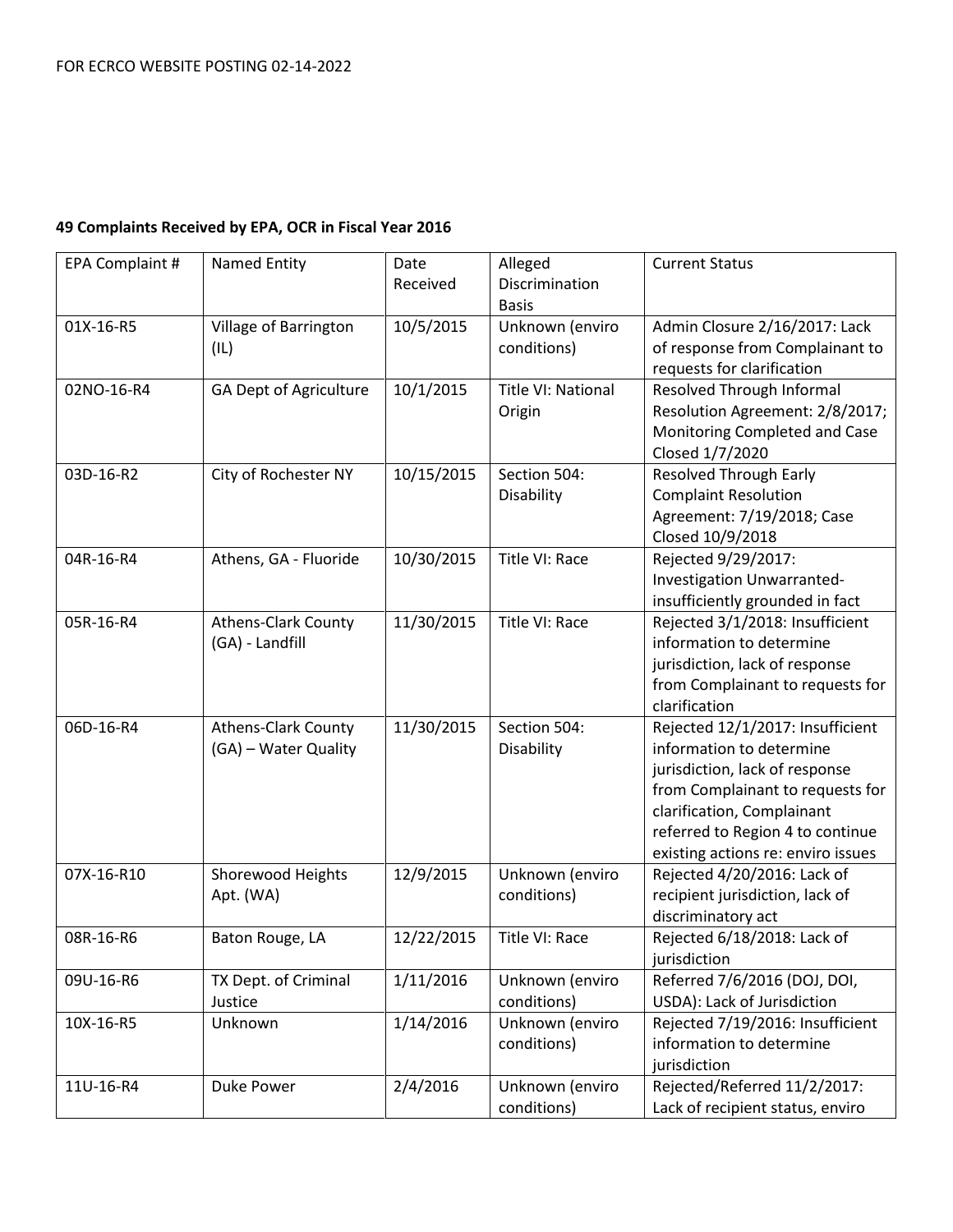|             |                                                |                        |                                              | conditions referred to EPA R4                                                                                                                                    |
|-------------|------------------------------------------------|------------------------|----------------------------------------------|------------------------------------------------------------------------------------------------------------------------------------------------------------------|
|             |                                                |                        |                                              | Drinking Water staff                                                                                                                                             |
| 12X-16-R5   | Factory Farms,                                 | 2/7/2015               | Unknown (enviro                              | Admin Closure 7/18/2016:                                                                                                                                         |
|             | Brodhead, WI                                   |                        | conditions)                                  | Complaint Withdrawn                                                                                                                                              |
| 13R-16-R4   | AL DEM - Dothan<br>Landfill                    | 2/3/2016               | Title VI: Race                               | Resolved and Closed 3/1/2018:<br>Admin Closure re: Issue 1<br>(mootness) 11/3/2016; Issue 2-                                                                     |
|             |                                                |                        |                                              | insufficient evidence of<br>noncompliance                                                                                                                        |
| 14X-16-R4   | Not Provided by<br>Complainant                 | 11/10/2015             | Unknown                                      | Admin Closure 6/30/2016: OCR<br>unable to open original DVD<br>correspondence, lack of response<br>from Complainant to follow-up<br>notice from OCR              |
| 15R-16-R4   | DeKalb County, GA                              | 3/4/2016               | Title VI: Race                               | Rejected 9/1/2017: Lack of<br>discriminatory act                                                                                                                 |
| 16U-16-R9   | Sacramento Air Quality<br><b>Mgmt District</b> | 3/8/2016               | Unknown<br>(corruption in<br>agency)         | Rejected 8/29/2017: Lack of<br>timeliness, lack of discriminatory<br>basis                                                                                       |
| 17RD-16-R5  | Michigan DEQ                                   | 3/8/2016               | Title VI: Race<br>Section 504:<br>Disability | Resolved Through Informal<br><b>Resolution Agreement:</b><br>12/4/2019; Monitoring<br><b>Completed and Case Closed</b><br>1/5/2021                               |
| 18RD-16-R5  | Genesee County, MI                             | 3/8/2016               | Title VI: Race<br>Section 504:<br>Disability | Resolved Through Informal<br><b>Resolution Agreement:</b><br>12/19/2019; In Monitoring                                                                           |
| 19RD-16-R5  | City of Flint, MI                              | 3/8/2016               | Title VI: Race<br>Section 504:<br>Disability | Resolved Through Informal<br>Resolution Agreement: 3/4/2020;<br>In Monitoring                                                                                    |
| 20X-16-R4   | Not Provided by<br>Complainant                 | 2/24/2016              | Unknown                                      | Rejected 8/31/2016: Lack of<br>jurisdiction, referral unwarranted                                                                                                |
| 21X-16-R3   | Not Provided by<br>Complainant                 | 3/17/2016              | Unknown (enviro<br>conditions)               | Rejected 6/7/2017: Insufficient<br>information to determine<br>jurisdiction, provided contact<br>information of Prince George's<br>County MD re: Noise Ordinance |
| 22R-16-R4   | FL DEP                                         | 3/19/2016<br>3/22/2016 | Title VI: Race                               | Rejected 3/1/2018: Investigation<br>Unwarranted-insufficiently<br>grounded in fact                                                                               |
| 23RNO-16-R3 | MD Dept. of Envir -<br><b>Lead Paint</b>       | 8/24/2015              | Title VI: Race,<br>National Origin           | Rejected 12/20/2016: Untimely<br>filed                                                                                                                           |
| 24R-16-R5   | EPA, Region 5                                  | 4/18/2015              | Title VI: Race                               | Rejected 6/6/2016: Lack of<br>recipient status, further action<br>referred to EPA Region 5                                                                       |
| 25TA-16-R2  | New York DEC                                   | 4/22/2016              | N/A                                          | <b>Technical Assistance to Recipient</b>                                                                                                                         |
| 26R-16-R6   | City of Dallas, TX                             | 4/25/2016              | Title VI: Race                               | Rejected 9/19/2018:<br>Investigation Unwarranted-<br>insufficiently grounded in fact                                                                             |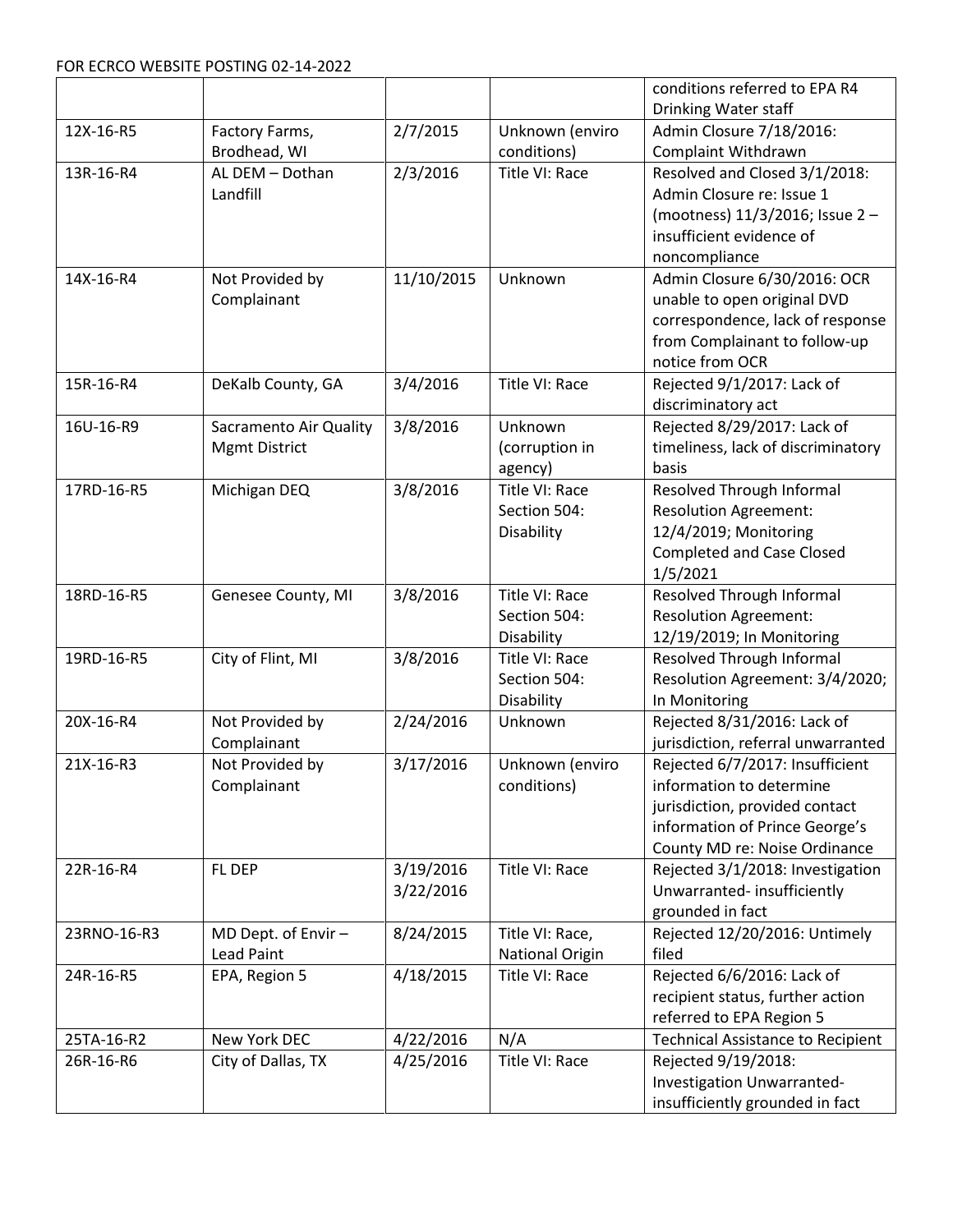FOR ECRCO WEBSITE POSTING 02-14-2022

| 27R-16-R6    | Arkansas DEQ                 | 4/26/2016 | Title VI: Race         | Resolved Through Informal                          |
|--------------|------------------------------|-----------|------------------------|----------------------------------------------------|
|              |                              |           |                        | Resolution Agreement: 1/8/2021;                    |
|              |                              |           |                        | In Monitoring                                      |
| 28R-16-R3    | <b>MD Public Service</b>     | 5/11/2016 | Title VI: Race         | Resolved Through EPA/DOT joint                     |
|              | Comm                         |           |                        | <b>Informal Resolution Agreement:</b>              |
|              |                              |           |                        | 1/30/2019; Monitoring                              |
|              |                              |           |                        | conducted by DOT                                   |
| 29R-16-R3    | MD Dept. of                  | 5/11/2016 | Title VI: Race         | Resolved Through EPA/DOT joint                     |
|              | Environment                  |           |                        | <b>Informal Resolution Agreement:</b>              |
|              | (Brandywine)                 |           |                        | 1/30/2019; Monitoring                              |
|              |                              |           |                        | <b>Completed and Case Closed</b>                   |
|              |                              |           |                        | 12/15/2020                                         |
| 30R-16-R3    | MD Dept of Nat Res           | 5/11/2016 | Title VI: Race         | Resolved Through EPA/DOT joint                     |
|              |                              |           |                        | Informal Resolution Agreement:                     |
|              |                              |           |                        | 1/30/2019; Monitoring                              |
|              |                              |           |                        | <b>Completed and Case Closed</b>                   |
|              |                              |           |                        | 2/6/2020                                           |
| 31R-16-R4    | St. John's County, FL        | 5/17/2016 | Title VI: Race,        | Rejected and Closed 3/1/2018:                      |
|              |                              | 5/19/2016 | retaliation            | Investigation Unwarranted-                         |
|              |                              |           |                        | insufficiently grounded in fact                    |
| 32D-16-R9    | Santa Clara County, CA       | 6/6/2016  | ADA/Section 504:       | Rejected (and Referred to HHS)                     |
|              |                              |           | Disability             | 11/3/2017: Lack of Jurisdiction                    |
| 33TA-16-R3   | DE Dept of Nat Res and       | 6/3/2016  | N/A                    | <b>Technical Assistance</b>                        |
|              | <b>Environmental Control</b> |           |                        |                                                    |
| 34RNO-16-R10 | Yakima Regional Clean        | 6/11/2016 | Title VI: Race,        | Resolved Through Informal                          |
|              | Air Authority, WA            |           | <b>National Origin</b> | Resolution Agreement: 8/9/2019;                    |
|              |                              |           |                        | Monitoring Completed and Case                      |
|              |                              |           |                        | Closed 8/19/2020                                   |
| 35RNO-16-R10 | WA Dept of Ecology           | 6/11/2016 | Title VI: Race,        | Rejected 2/11/2019: Lack of                        |
|              |                              |           | <b>National Origin</b> | alleged covered discriminatory                     |
|              | City and County of           |           | Title VI: Race         | act                                                |
| 36R-16-R9    | Honolulu, HI                 | 6/30/2016 |                        | Referred (EEOC) 2/16/2017: Lack<br>of Jurisdiction |
| 37r-16-R4    | NC DEQ - Pork CAFO           | 7/11/2016 | Title VI: Retaliation  | Accepted and Admin Closure                         |
|              | (Retaliation)                |           |                        | 8/2/2016: Incorporated into                        |
|              |                              |           |                        | then-Pending Investigation of                      |
|              |                              |           |                        | 11R-14-R4                                          |
| 38r-16-R4    | AL DEM - Arrowhead           | 8/19/2016 | Title VI: Retaliation  | Accepted and Admin Closure                         |
|              | Landfill (Retaliation)       |           |                        | 10/5/2016: Incorporated into                       |
|              |                              |           |                        | then-Pending Investigation of                      |
|              |                              |           |                        | 12R-13-R4                                          |
| 39R-16-R9    | CA Dept of Toxic             | 8/26/2016 | Title VI: Race         | Rejected 10/15/2018: Further                       |
|              | <b>Substances Control</b>    |           |                        | Investigation Unwarranted-                         |
|              |                              |           |                        | issue raised in complaint resolved                 |
| 40D-16-R4    | Habitat for Humanity,        | 8/30/2016 | Section 504:           | Rejected 11/3/2017: Lack of                        |
|              | Jacksonville FL              |           | Disability             | recipient jurisdiction, provided                   |
|              |                              |           |                        | FDEP contact re: enviro concerns                   |
| 41D-16-R4    | City of Jacksonville, FL     | 8/30/2016 | Section 504:           | Rejected 11/3/2017: Not timely                     |
|              |                              |           | Disability             | filed                                              |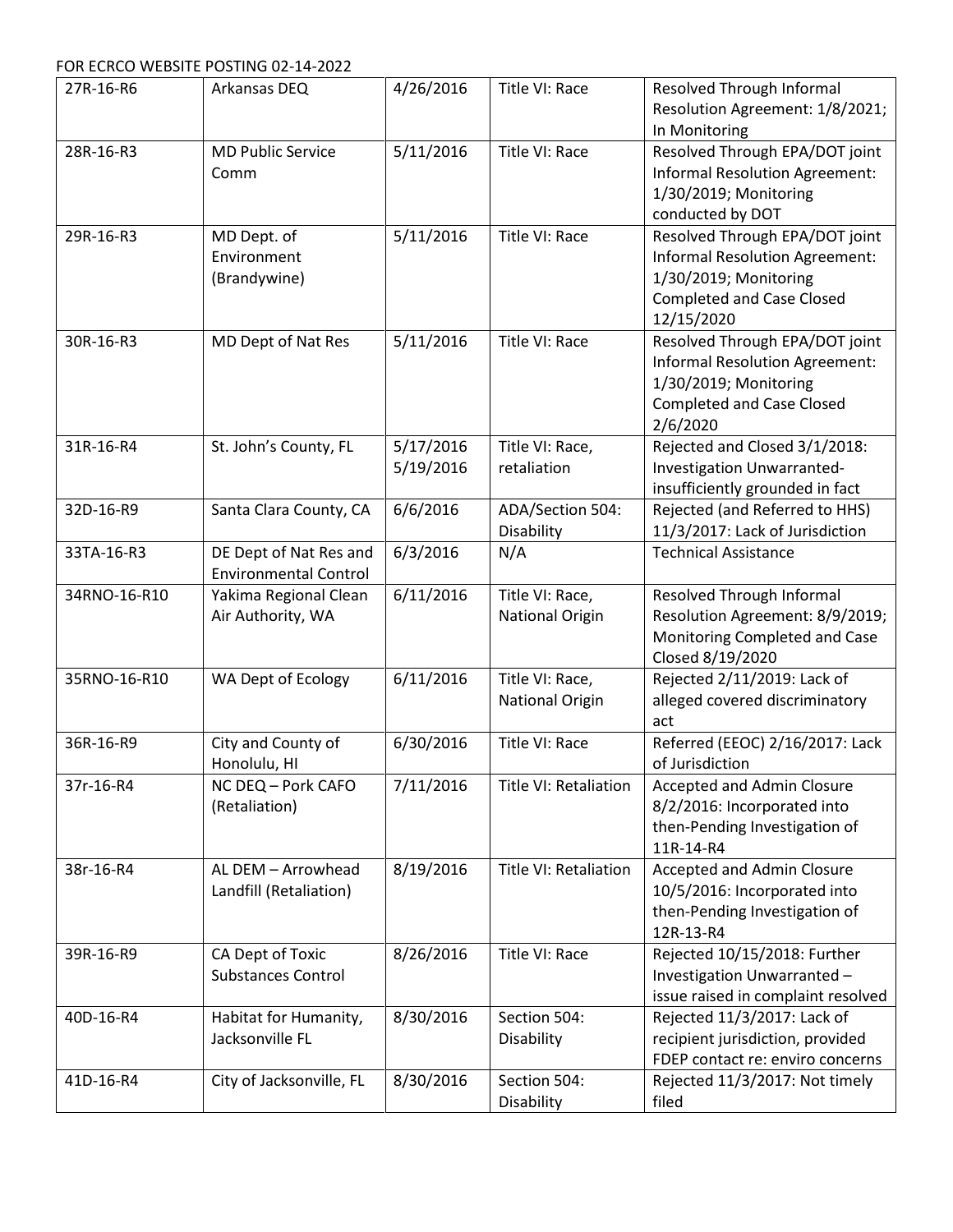FOR ECRCO WEBSITE POSTING 02-14-2022

| 42D-16-R9   | <b>BAAQMD</b>          | 8/31/2016 | Section 504:             | Rejected 8/30/2018:                      |
|-------------|------------------------|-----------|--------------------------|------------------------------------------|
|             |                        |           | Disability               | <b>Investigation Unwarranted - issue</b> |
|             |                        |           |                          | raised in complaint resolved             |
| 43X-16-R4   | Casa Verde Mobile      | 8/31/2016 | Unknown (enviro          | Admin Closure/Referral                   |
|             | Homes, FL              |           | conditions)              | 10/11/2016: No complainant               |
|             |                        |           |                          | contact information, no                  |
|             |                        |           |                          | allegation of discrimination -           |
|             |                        |           |                          | referred corresp. to EPA HQ and          |
|             |                        |           |                          | Region 4 Drinking Water staff            |
| 44RNO-16-R9 | Hawaii Dept of Ag      | 9/15/2016 | Title VI: Race,          | Resolved Through Informal                |
|             |                        |           | <b>National Origin</b>   | <b>Resolution Agreement:</b>             |
|             |                        |           |                          | 5/30/2019; In Monitoring                 |
| 45RNO-16-R9 | Hawaii Agribusiness    | 9/15/2016 | Title VI: Race,          | Resolved Through Informal                |
|             | Dev Corp               |           | <b>National Origin</b>   | <b>Resolution Agreement:</b>             |
|             |                        |           |                          | 8/29/2019; In Monitoring                 |
| 46R-16-R4   | Lee County (FL) School | 9/22/2016 | Title VI: Race,          | Rejected 5/1/2017: Lack of               |
|             | <b>District</b>        |           | National Origin          | Jurisdiction                             |
| 47U-16-R4   | NC Dept of Public      | 9/12/2016 | Unknown (enviro          | Rejected and Referred (DOJ)              |
|             | Safety                 |           | conditions)              | 11/9/2017: Lack of Jurisdiction          |
| 48X-16-R6   | Lewis Unit (TX)        | 9/23/2016 | None                     | Resolved and closed                      |
|             |                        |           |                          | administratively 12/19/2016:             |
|             |                        |           |                          | provided EPA contact re:                 |
|             |                        |           |                          | injection of flotation foam for          |
|             |                        |           |                          | boats                                    |
| 49X-16-R5   | Indiana Dept of Transp | 2/25/2016 | <b>Title VI and NEPA</b> | Rejected and Referred (FHWA)             |
|             |                        |           |                          | 5/19/2017: Lack of Jurisdiction          |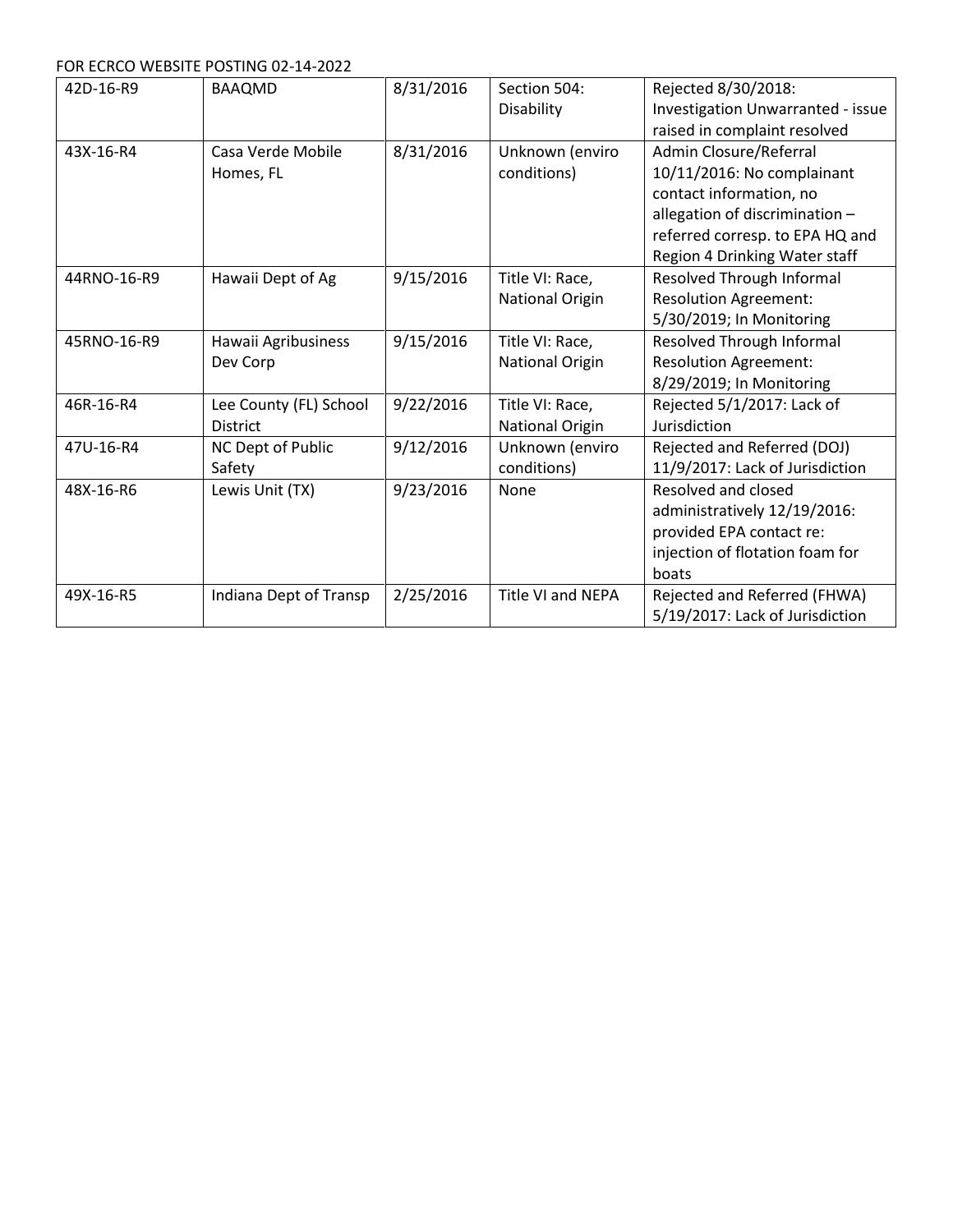### **26 Complaints Received by EPA, OCR in Calendar/Fiscal Year 2015\***

| EPA Complaint # | <b>Named Entity</b>                                   | Date<br>Received | Alleged<br>Discrimination | <b>Current Status</b>                                     |
|-----------------|-------------------------------------------------------|------------------|---------------------------|-----------------------------------------------------------|
|                 |                                                       |                  | <b>Basis</b>              |                                                           |
| 01R-15-R4       | AL Dept of Corrections                                | 1/5/2015         | Unknown (enviro           | Rejected and Referred (DOJ)                               |
|                 |                                                       |                  | conditions)               | 3/27/2015: Lack of Jurisdiction                           |
| 02R-15-R3       | Balt. County (MD) Dept                                | 1/23/2015        | Title VI: Race            | Rejected 3/31/2015: Lack of                               |
|                 | of Public Works                                       |                  |                           | <b>Current Jurisdiction</b>                               |
| 03R-15-R4       | Jefferson Co (AL) Dept                                | 2/6/2015         | Title VI: Race            | <b>Resolved Through Informal</b>                          |
|                 | of Health - ABC Coke                                  |                  |                           | Resolution Agreement: 7/2/2019;<br>In Monitoring          |
| 04R-15-R4       | AL Dept of Corrections                                | 2/9/2015         | Unknown (enviro           | Rejected and Referred (DOJ)                               |
|                 | - Limestone Corr Fac                                  |                  | conditions)               | 4/3/2015: Lack of Jurisdiction                            |
| 05D-15-R6       | Laredo (TX); Webb Co                                  | 2/18/2015        | Section 504:              | Rejected 1/21/2016: Lack of                               |
|                 | (TX) Utilities Dept;                                  |                  | Disability                | Jurisdiction (City and County),                           |
|                 | <b>TCEQ</b>                                           |                  |                           | Lack of Discriminatory Act                                |
| 06R-15-R6       | Ameripure Oyster                                      | 2/24/2015        | Title VI: Race            | Rejected 5/5/2015 & 2/11/2016:                            |
|                 | Plant; City of Franklin                               |                  |                           | Lack of Jurisdiction, Untimely                            |
|                 | (LA)                                                  |                  |                           | Filed                                                     |
| 07R-15-R6       | Baton Rouge (LA)                                      | 2/25/2015        | Title VI: Race            | Rejected 8/31/2016: Lack of                               |
|                 |                                                       |                  |                           | Discriminatory Act                                        |
| 08R-15-R4       | Jefferson Co (AL) Dept                                | 3/2/2015         | Title VI: Race            | Resolved Through Informal                                 |
|                 | of Health - Walter                                    |                  |                           | Resolution Agreement: 7/2/2019;                           |
|                 |                                                       |                  |                           | In Monitoring                                             |
| 09R-15-R9       | Calif. EPA/Dept of Toxic<br><b>Substances Control</b> | 3/19/2015        | Title VI: Race            | Resolved and Closed Through                               |
| 10U-15-R8       | ND Dept of Agriculture                                | 4/13/2015        | Unknown                   | ADR Settlement: 9/13/2016<br>Rejected and Referred (USDA) |
|                 |                                                       |                  | (mediation service)       | 7/8/2015: Lack of Jurisdiction                            |
| 11D-15-R3       | Winn Apts. (DC)                                       | 6/8/2015         | Section 504:              | Rejected and Referred (DC Dept                            |
|                 |                                                       |                  | Disability                | of Health, DC Dept of Consumer                            |
|                 |                                                       |                  |                           | Regulatory Affairs) 8/20/2015:                            |
|                 |                                                       |                  |                           | Lack of Jurisdiction                                      |
| 12U-15-R5       | Auto Body Shop                                        | 6/9/2015         | Unknown (enviro           | Rejected 4/14/2016: Lack of                               |
|                 |                                                       |                  | conditions)               | discriminatory act, suggested                             |
|                 |                                                       |                  |                           | contact USDOL/OSHA                                        |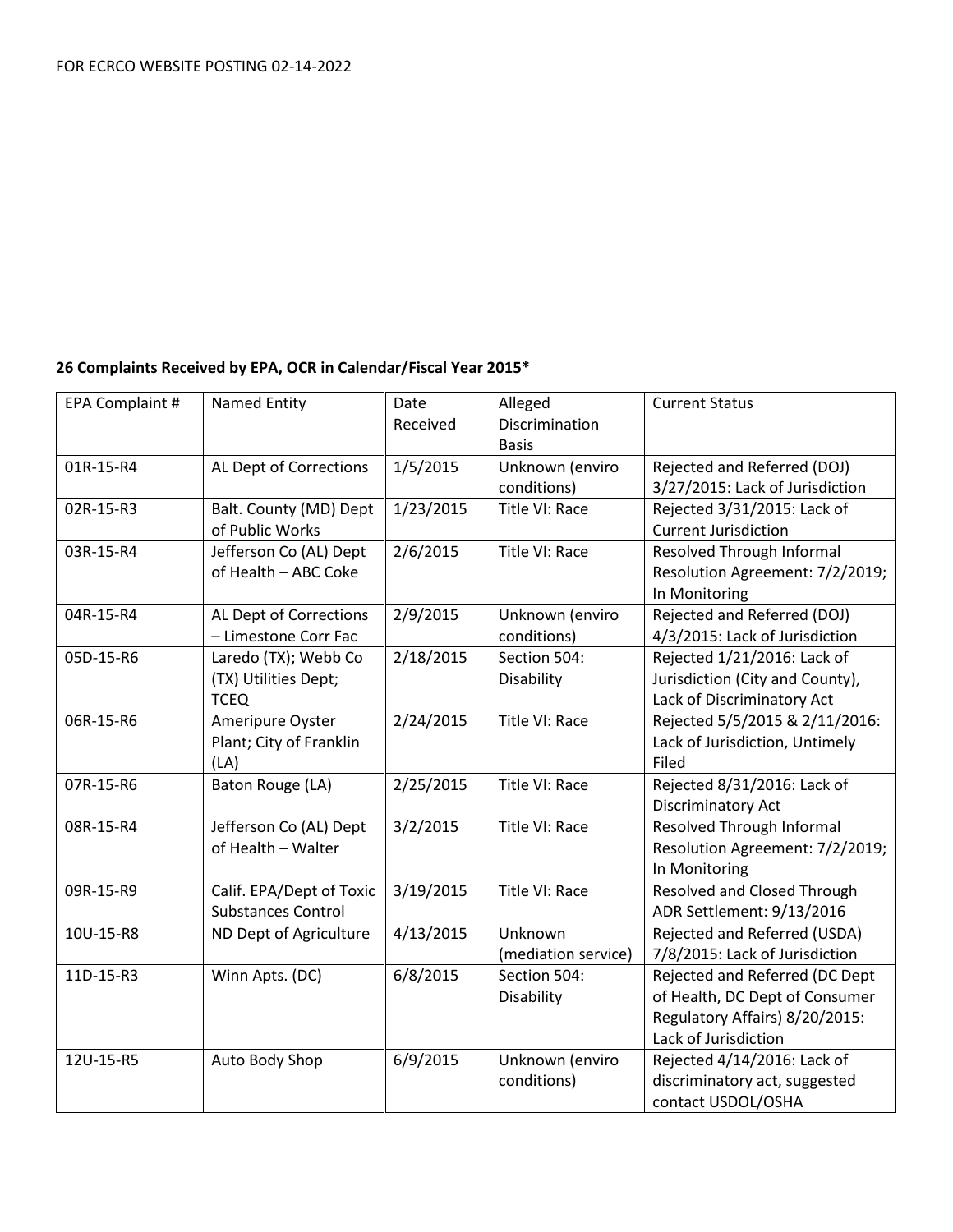FOR ECRCO WEBSITE POSTING 02-14-2022

| 13U-15-R4    | NC Dept of Public                                                     | 6/24/2015 | Unknown (enviro                                            | Rejected and Referred (DOJ)                                                                                                                                         |
|--------------|-----------------------------------------------------------------------|-----------|------------------------------------------------------------|---------------------------------------------------------------------------------------------------------------------------------------------------------------------|
|              | Safety - Pamlico Corr<br>Inst                                         |           | conditions)                                                | 8/20/2015: Lack of Jurisdiction                                                                                                                                     |
| 14U-15-R3    | Kinzer Drilling; Energy<br>Corp; WV DEP-<br><b>Abandoned Mines</b>    | 6/24/2015 | Unknown (enviro<br>conditions)                             | Rejected 3/17/2017: Lack of<br>Jurisdiction (Kinzer, Energy Corp);<br>Lack of Discrim Act (WVDEP) -<br>suggested contact DOI/OSMRE,<br>WV Enviro Council, WV Rivers |
| 15U-15-R4    | NC Dept of Public                                                     | 6/30/2015 | Unknown (enviro                                            | Coalition<br>Rejected and Referred (USDOJ,                                                                                                                          |
|              | Safety - Eastern Corr<br>Inst                                         |           | conditions)                                                | NC DHHS, USDOL/OSHA)<br>8/21/2015: Lack of Jurisdiction                                                                                                             |
| 16D-15-R3    | Philadelphia County<br>(PA) Assistance Office                         | 6/29/2015 | Section 504:<br>Disability                                 | Rejected and Referred (HHS)<br>7/22/2015: Lack of Jurisdiction                                                                                                      |
| 17X-15-R5    | Rainforest Inquiry<br>(Jefferson ES 4th<br>Graders, Rochester,<br>MN) | 5/27/2015 | Unknown (enviro<br>conditions)                             | Referred to EPA Office of Enviro<br>Education on 8/20/2015 for<br>response - Not a Complaint                                                                        |
| 18R-15-R5    | IL EPA - Agrifine                                                     | 7/23/2015 | Title VI: Race                                             | Admin Closure (Withdrawn):<br>1/27/2016                                                                                                                             |
| 19R-15-R2    | NJ DEP - Trenton HS                                                   | 5/26/2015 | Title VI: Race                                             | Rejected 9/14/2018:<br>Investigation Unwarranted-<br>actions already taken                                                                                          |
| 20U-15-R6    | Broken Arrow, OK Area                                                 | 7/10/2015 | Unknown (enviro<br>conditions)                             | Rejected 8/10/2015: No recipient<br>named, no discriminatory act                                                                                                    |
| 21U-15-R4    | AL Dept of Corrections                                                | 7/21/2015 | Unknown (enviro<br>conditions)                             | Rejected and Referred (DOJ)<br>8/27/2015: Lack of Jurisdiction                                                                                                      |
| 22X-15-R6    | Village Villas (Hot<br>Springs, AR)                                   | 8/6/2015  | Unknown (enviro<br>conditions)                             | Rejected 1/20/2016: Lack of<br>Jurisdiction, Lack of Discrim Act -<br>suggested contact Hot Springs<br><b>Nuisance Abatement Office</b>                             |
| 23U-15-R9    | Double Tree Hotel<br>(Sacramento, CA)                                 | 8/12/2015 | Unknown (enviro<br>conditions)                             | Rejected 2/2/2016: Lack of<br>Jurisdiction, Lack of Discrim Act -<br>suggested contact Calif. DPH,<br>Indoor Air Quality Section                                    |
| 24U-15-R4    | Pipe Masters (NC)                                                     | 8/22/2015 | Unknown (enviro<br>conditions)                             | Rejected 3/17/2016: Lack of<br>Jurisdiction, Lack of Discrim Act                                                                                                    |
| 25R-15-R6    | Stella-Jones Inc. Colfax<br>Treating Co (LA)                          | 8/23/2015 | Title VI: Race                                             | Rejected 9/29/2017: Lack of<br>Jurisdiction - referred EPA<br>Region 6 (existing contact)                                                                           |
| 26NOD-15-R10 | City of Mukilteo (WA)                                                 |           | Title VI: National<br>Origin<br>Section 504:<br>Disability | Rejected 5/15/2018:<br>Investigation Unwarranted-<br>claim 1 speculative, claim 2 - lack<br>of discriminatory act, claim 3 -<br>lack of discriminatory act          |

\*Complaints received January 1-September 30, 2015 were assigned a case number, including the middle segment denoting the year as "15" consistent with the calendar year. Items received thereafter in calendar year 2015 were assigned a "16" case number in accordance with a decision to switch to the current practice of tracking cases by Fiscal Year rather than calendar year.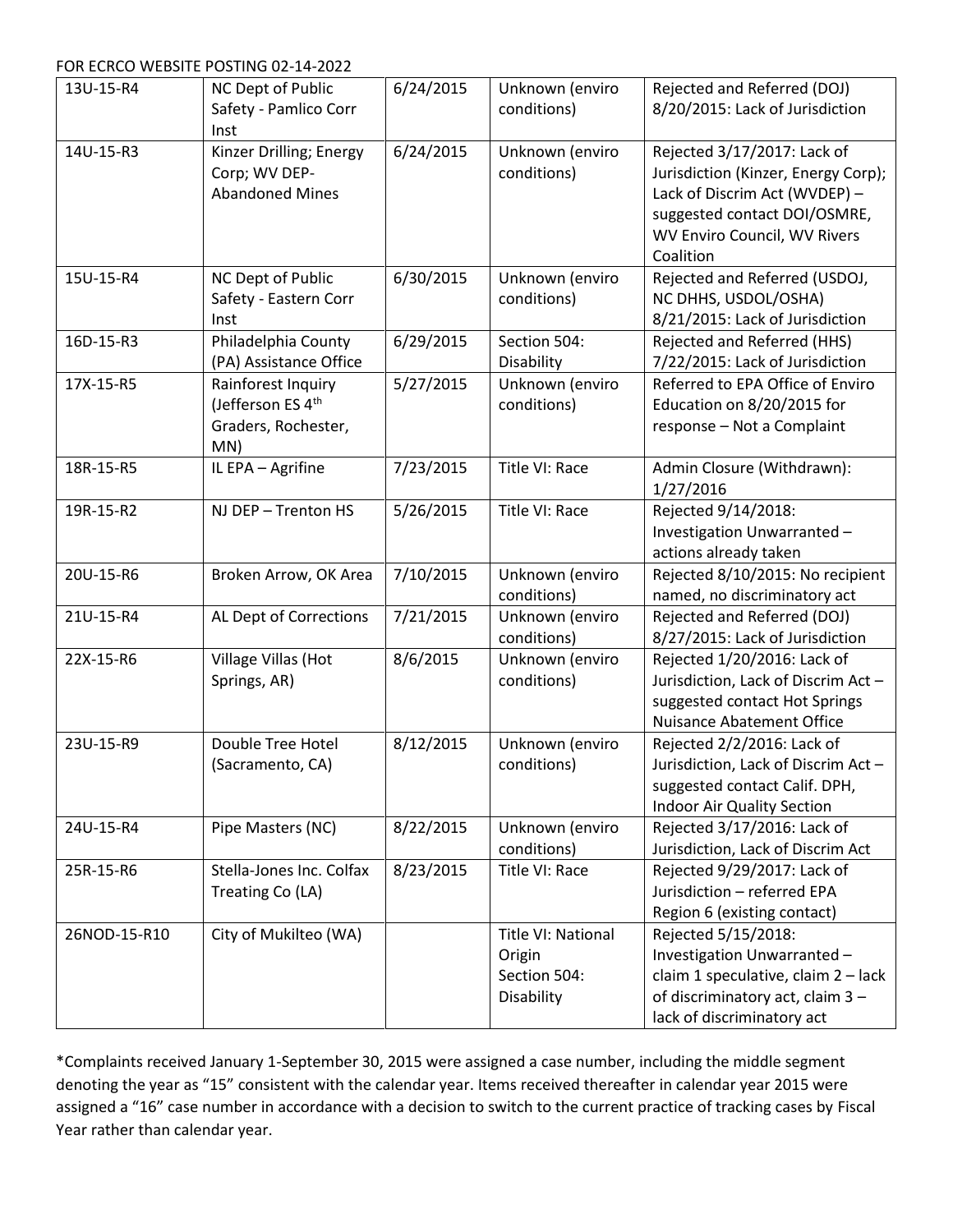### **21 Complaints Received by EPA, OCR in Calendar Year 2014**

| EPA Complaint # | Named Entity                                                                                                              | Date<br>Received | Alleged<br>Discrimination<br><b>Basis</b>        | <b>Current Status</b>                                                                                                                                                                                                                                                                   |
|-----------------|---------------------------------------------------------------------------------------------------------------------------|------------------|--------------------------------------------------|-----------------------------------------------------------------------------------------------------------------------------------------------------------------------------------------------------------------------------------------------------------------------------------------|
| 01R-14-R2       | Port Authority of<br>NY&NJ                                                                                                | 1/27/2014        | Title VI: Race                                   | Rejected 2/2/2015: Untimely<br>filed                                                                                                                                                                                                                                                    |
| 02R-14-R4       | Florida Atlantic Univ                                                                                                     | 1/12/2014        | Title VI: Race                                   | Rejected 4/24/2014: Lack of<br>Jurisdiction, lack of<br>discriminatory act                                                                                                                                                                                                              |
| 03A-14-R6       | Waller County (TX);<br><b>TCEQ</b>                                                                                        | 3/12/2014        | Age Discrimination<br>Act: Age<br>Title VI: Race | Rejected Without Prejudice<br>10/29/2014: Pending Litigation                                                                                                                                                                                                                            |
| 04D-14-R10      | ID DEQ; Clearwater<br>County (ID); City of<br>Orofino (ID);<br>Orofino/Whiskey Creek<br>Water and Sewer Dist.             | 3/24/2014        | Section 504:<br>Disability                       | Rejected 4/2/2015: Untimely<br>Filed and Lack of Jurisdiction (1);<br>Lack of Discriminatory Act and<br>Lack of Jurisdiction (2); Lack of<br>Discriminatory Act, Uncertain<br>Timeliness and Lack of<br>Jurisdiction (3); Lack of<br>Discriminatory Act and Uncertain<br>Timeliness (4) |
| 05R-14-R9       | City of Oakland (CA);<br>Port of Oakland (CA);<br>US CBP; North<br>American 3PL                                           | 5/9/2014         | Title VI: Race                                   | Rejected and Referred (DOT)<br>10/10/2014: Lack of Subject-<br>matter Jurisdiction                                                                                                                                                                                                      |
| 06R-14-R9       | Calif Dept of<br><b>Corrections and Rehab</b>                                                                             | 6/6/2014         | Title VI: Race                                   | Rejected and Referred (DOJ)<br>10/1/2014: Lack of Jurisdiction                                                                                                                                                                                                                          |
| 07A-14-R9       | North Coast Regional<br><b>Water Quality Control</b><br>Board (CA)                                                        | 6/19/2014        | Age Discrimination<br>Act: Age<br>Title VI: Race | Rejected 6/10/2015: Unripe for<br>Investigation                                                                                                                                                                                                                                         |
| 08R-14-R9       | County of Los Angeles<br>(CA); City of Los<br>Angeles; Los Angeles<br><b>Regional Water Quality</b><br>Control Board; Los | 6/7/2014         | Title VI: Race                                   | Rejected 4/13/2015: Untimely<br>filed                                                                                                                                                                                                                                                   |